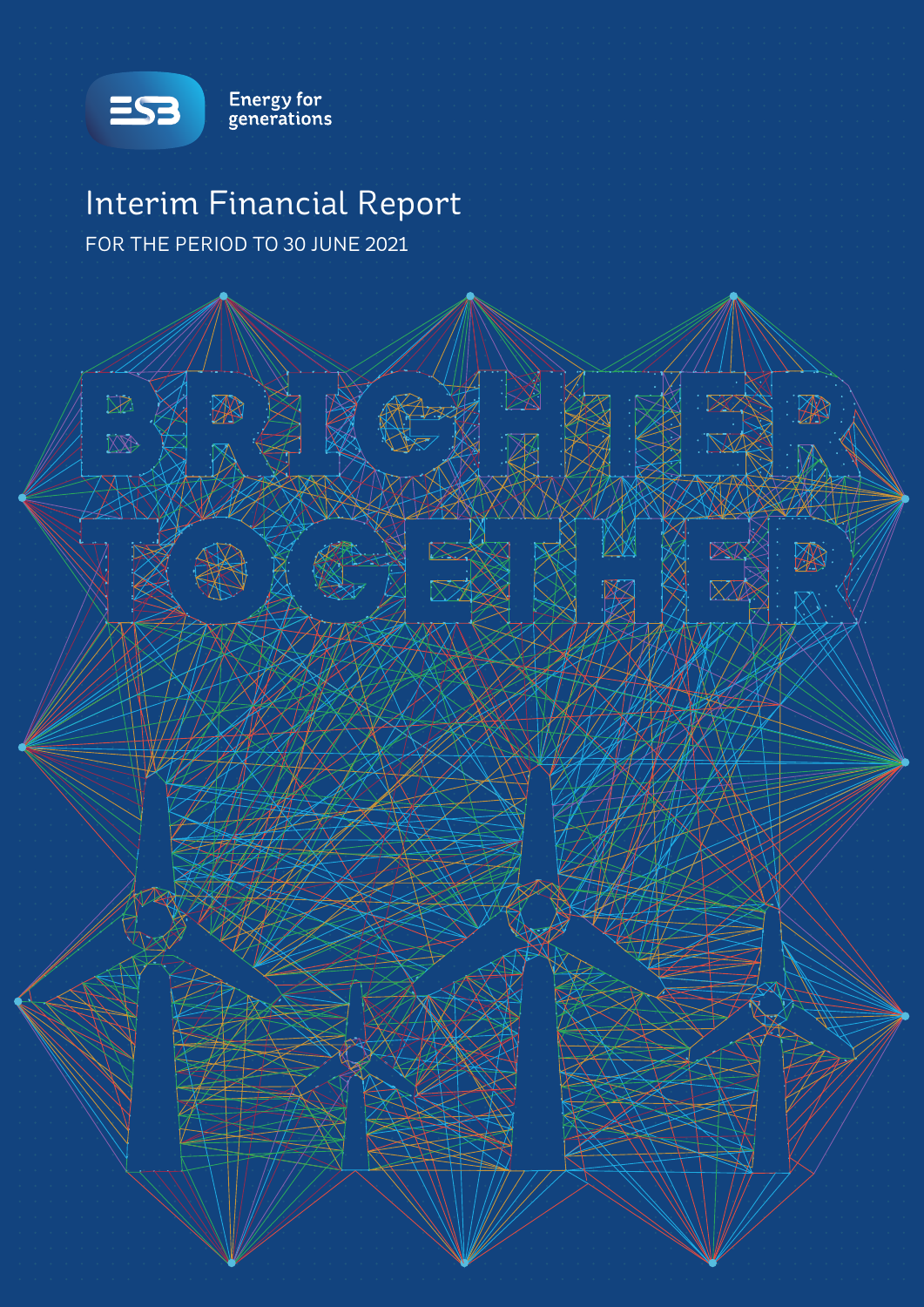|                                                                                                    | ESB Interim Financial Report for the period to 30 June 2021 3 |  |
|----------------------------------------------------------------------------------------------------|---------------------------------------------------------------|--|
|                                                                                                    |                                                               |  |
|                                                                                                    |                                                               |  |
|                                                                                                    |                                                               |  |
|                                                                                                    |                                                               |  |
|                                                                                                    |                                                               |  |
|                                                                                                    |                                                               |  |
|                                                                                                    |                                                               |  |
|                                                                                                    |                                                               |  |
| Finance Review June 2021                                                                           |                                                               |  |
| Responsibility Statement of the Board Members                                                      |                                                               |  |
|                                                                                                    |                                                               |  |
| <b>FINANCIAL STATEMENTS</b>                                                                        |                                                               |  |
| Condensed Consolidated Income Statement                                                            |                                                               |  |
| Condensed Consolidated Statement of Comprehensive Income                                           |                                                               |  |
| <b>Condensed Consolidated Balance Sheet</b>                                                        |                                                               |  |
| Condensed Consolidated Statement of Changes in Equity                                              | 12                                                            |  |
| Condensed Consolidated Cash Flow Statement                                                         |                                                               |  |
|                                                                                                    |                                                               |  |
| NOTES TO THE CONDENSED CONSOLIDATED FINANCIAL STAT                                                 |                                                               |  |
| 1 Reporting Entity                                                                                 |                                                               |  |
| 2 Basis of Preparation                                                                             |                                                               |  |
| 3 Significant Accounting Policies                                                                  |                                                               |  |
| 4 Estimates and Judgements                                                                         |                                                               |  |
| 5 Going Concern                                                                                    | 15                                                            |  |
| <b>6 Segment Reporting</b>                                                                         |                                                               |  |
| 7 Revenue from Contracts with Cu                                                                   | 18                                                            |  |
| 8 Exceptional Items                                                                                |                                                               |  |
| 9 Other Operating Income                                                                           | 19                                                            |  |
| 10 Operating Costs (including net impairment losses on financial assets)                           | 20                                                            |  |
| 11 Net Finance Cost and Other Financing Charges                                                    | 20                                                            |  |
| 12 Employees                                                                                       | 21                                                            |  |
| 13 Property, Plant & Equipment                                                                     | 22                                                            |  |
| 14 Financial Asset Investments at Fair Value through Profit or Loss and Equity Accounted Investees | 23                                                            |  |
| 15 Inventories                                                                                     | 24                                                            |  |
| 16 Changes in Equity                                                                               | 24                                                            |  |
| 17 Taxation                                                                                        | 24                                                            |  |
| 18 Borrowings and Other Debt                                                                       | 25                                                            |  |
| 19 Derivative Financial Instruments                                                                | 27                                                            |  |
| 20 Pension Liabilities                                                                             | 29                                                            |  |
| 21 Liability - ESB Pension Scheme                                                                  | 29                                                            |  |
| 22 Financial Risk Management and Fair Value                                                        | 30                                                            |  |
| 23 Commitments and Contingencies                                                                   | 35                                                            |  |
| 24 Related Party Transactions                                                                      | 35                                                            |  |
| 25 ESB ESOP Trustee Limited                                                                        | 36                                                            |  |
| 26 Events Since The Balance Sheet Date                                                             | 36                                                            |  |
| 27 Approval of Financial Statements                                                                | 36                                                            |  |
|                                                                                                    |                                                               |  |
|                                                                                                    |                                                               |  |
|                                                                                                    |                                                               |  |
|                                                                                                    |                                                               |  |
|                                                                                                    |                                                               |  |
|                                                                                                    |                                                               |  |
|                                                                                                    |                                                               |  |
|                                                                                                    |                                                               |  |
|                                                                                                    |                                                               |  |
|                                                                                                    |                                                               |  |

# INTERIM FINANCIAL REPORT INTERIM FINANCIAL REPORT



# Responsibility Statement of the Board Members 8

### FINANCIAL STATEMENTS

| 1 Reporting Entity                                                                                                                                                                                                                     | 14 |
|----------------------------------------------------------------------------------------------------------------------------------------------------------------------------------------------------------------------------------------|----|
| 2 Basis of Preparation                                                                                                                                                                                                                 | 14 |
| 3 Significant Accounting Policies                                                                                                                                                                                                      | 14 |
| 4 Estimates and Judgements                                                                                                                                                                                                             | 14 |
| 5 Going Concern                                                                                                                                                                                                                        | 15 |
| 6 Segment Reporting                                                                                                                                                                                                                    | 16 |
| <b>7</b> Revenue from Contracts with Customers                                                                                                                                                                                         | 18 |
| 8 Exceptional Items                                                                                                                                                                                                                    | 18 |
| <b>9 Other Operating Income</b>                                                                                                                                                                                                        | 19 |
| 10 Operating Costs (including net impairment losses on financial assets                                                                                                                                                                | 20 |
| 11 Net Finance Cost and Other Financing Charges                                                                                                                                                                                        | 20 |
| 12 Employees                                                                                                                                                                                                                           | 21 |
| 13 Property, Plant & Equipment                                                                                                                                                                                                         | 22 |
| 14 Financial Asset Investments at Fair Value through Profit or Loss and Equity Accounted Investees                                                                                                                                     | 23 |
| <b>15</b> Inventories                                                                                                                                                                                                                  | 24 |
| 16 Changes in Equity                                                                                                                                                                                                                   | 24 |
| 17 Taxation                                                                                                                                                                                                                            | 24 |
| <b>18 Borrowings and Other Debt</b>                                                                                                                                                                                                    | 25 |
| <b>19 Derivative Financial Instruments</b>                                                                                                                                                                                             | 27 |
| <b>20 Pension Liabilities</b>                                                                                                                                                                                                          | 29 |
| 21 Liability - ESB Pension Scheme                                                                                                                                                                                                      | 29 |
| 22 Financial Risk Management and Fair Value                                                                                                                                                                                            | 30 |
| 23 Commitments and Contingencies                                                                                                                                                                                                       | 35 |
| 24 Related Party Transactions                                                                                                                                                                                                          | 35 |
| 25 ESB ESOP Trustee Limited                                                                                                                                                                                                            | 36 |
| 26 Events Since The Balance Sheet Date                                                                                                                                                                                                 | 36 |
| 27 Approval of Financial Statements                                                                                                                                                                                                    | 36 |
|                                                                                                                                                                                                                                        |    |
|                                                                                                                                                                                                                                        |    |
|                                                                                                                                                                                                                                        |    |
|                                                                                                                                                                                                                                        |    |
|                                                                                                                                                                                                                                        |    |
| a car a car a car a car a car a car a car a car a car a car a car a car a car a car a car a car a car a car a                                                                                                                          |    |
| والمناول والمناول والمناول والمناول والمناول والمناول والمناول والمناول والمناول والمناول والمناول والمناول والمناول                                                                                                                   |    |
| a cardo de la cardo de la cardo de la cardo de la cardo de la cardo de la cardo de la cardo de la cardo de la                                                                                                                          |    |
| a construction of the construction of the construction of the construction of the construction of the construction<br>a característica de la característica de la característica de la característica de la característica de la car   |    |
| a car a car a car a car a car a car a car a car a car a car a car a car a car a car a car a car a car a car a c                                                                                                                        |    |
| a construction of the construction of the construction of the construction of the construction of the construction<br>a caracteristica constitution of the contract of the contract of the contract of the contract of the contract of |    |
|                                                                                                                                                                                                                                        |    |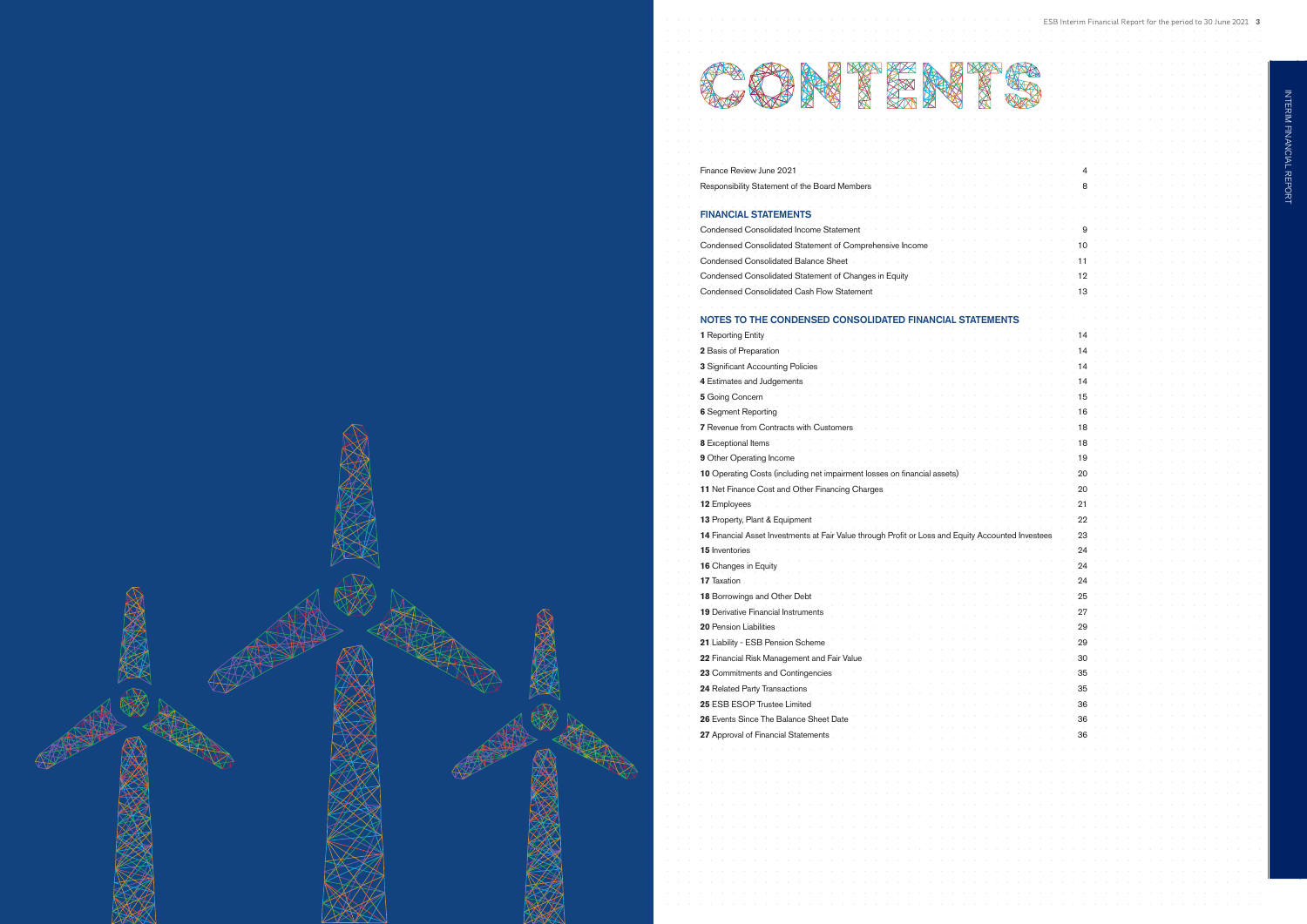1 EBITDA: operating profit before interest, taxation, depreciation, impairments (including non-trading net impairment losses on financial assets), amortisation and revenue from supply contributions <sup>2</sup> 2018 - 2021 capital expenditure is gross of customer contributions for network connections. (in line with IFRS 15 'Revenue from Contracts with Customers'). Capital expenditure in 2017 is net of customer contributions <sup>3</sup> 2021 and 2020 net debt includes lease liabilities recognised in accordance with IFRS 16 'Leases'

|                          |        | 4,770 5,120 5,239 4,915 |        |        | 4.337  |
|--------------------------|--------|-------------------------|--------|--------|--------|
| Gearing (%) <sup>4</sup> | 51%    | $55\%$ 57% 56% 52%      |        |        |        |
|                          | 15.021 | 13.842                  | 14,159 | 13.304 | 12.294 |

| <b>FIGURE 1: FIVE-YEAR SUMMARY</b> And the contract of the contract of the contract of the contract of the contract of the contract of the contract of the contract of the contract of the contract of the contract of the contract                        |  |  |              |                 | the contract of the contract of the contract of the contract of the contract of the contract of the contract of |          |  |             |
|------------------------------------------------------------------------------------------------------------------------------------------------------------------------------------------------------------------------------------------------------------|--|--|--------------|-----------------|-----------------------------------------------------------------------------------------------------------------|----------|--|-------------|
| SIX MONTHS TO 30 JUNE A REPORT OF REAL PROPERTY.                                                                                                                                                                                                           |  |  | <b>June</b>  | ≞June⊸          | alune a construction of the construction of the construction of the construction of the construction of the co  | ∘ June   |  | ⊕ June      |
|                                                                                                                                                                                                                                                            |  |  | 2021         | 2020            | $2019$ and $\sim$                                                                                               | .2018    |  | 2017        |
|                                                                                                                                                                                                                                                            |  |  | $\epsilon$ m | €m              | €m                                                                                                              | €m       |  | €m          |
| Operating profit entitled<br>the company of the company of the company of the company of the company of the company of the company of the company of the company of the company of the company of the company of the company of the company of the company |  |  | 363          | 249             | 294                                                                                                             | 244      |  | 297         |
| EBITDA <sup>1</sup>                                                                                                                                                                                                                                        |  |  | 742          | 604             | 664                                                                                                             | 620      |  | 673         |
| Capital expenditure <sup>2</sup> and the contract of the contract of the contract of the contract of the contract of the contract of the contract of the contract of the contract of the contract of the contract of the contract of the                   |  |  | 435          | $395$ and $395$ | $396$ and $\sim$                                                                                                | 579      |  | $\sim$ 303. |
|                                                                                                                                                                                                                                                            |  |  |              |                 |                                                                                                                 |          |  |             |
|                                                                                                                                                                                                                                                            |  |  | June         | December        | December                                                                                                        | December |  | December    |
|                                                                                                                                                                                                                                                            |  |  | 2021         | 2020            | 2019                                                                                                            | 2018     |  | 2017        |
|                                                                                                                                                                                                                                                            |  |  | €m           | €m              | €m                                                                                                              | €m       |  |             |
|                                                                                                                                                                                                                                                            |  |  |              |                 |                                                                                                                 |          |  |             |

4 Gearing - net debt divided by the sum of net assets and gross debt (including lease liabilities) excluding joint ventures

### FINANCIAL PERFORMANCE

ESB has delivered an improved operating profit before exceptional items of €363 million for the six months to June 2021, an increase of €114 million on the same period in 2020. The COVID-19 pandemic had a significant impact on the 2020 half year operating profit with reduced revenue due to a sharp fall in demand in Q2 2020 and restrictions on our

capital programme leading to more costs being charged to the income statement. The easing of COVID-19 restrictions, an improvement in electricity demand, regulated network tariff changes and positive foreign exchange movements are the primary drivers of the increase in operating profit in 2021.

ESB is a joint venture partner in the Neart na Gaoithe project, a 448 MW offshore wind farm development off the east coast of Scotland. Delays to the project and an expectation of significant additional construction costs (due to more challenging sea-bed conditions than anticipated) have caused an exceptional impairment charge of €106 million as at 30 June 2021. This represents approximately 0.7% of our total asset base at 30 June 2021.

In June 2021, ESB successfully completed the sale of its 47% stake in Tilbury Green Power, a waste wood energy plant in Great Britain. A gain on sale of €82m has been recognised in the income statement in respect of this transaction, most of which is accounted for as a reversal of previous impairment charges (including interest) on ESB shareholder loans to the project.

These results represent a strong performance as we continue to lead the transition to a low-carbon energy future for our customers.

### **HIGHLIGHTS**

(€114 MILLION INCREASE ON JUNE 2020)

(€40 MILLION INCREASE ON JUNE 2020) €435million

### **CAPITAL EXPENDITURE:**

### €363million

**OPERATING PROFIT:**

- ESB Networks operating profit of €206 million is up €74 million. This is primarily due to an increase in regulated tariffs and electricity demand compared to 2020. The impact of COVID-19 in the first half of 2020 led to lower overall electricity demand (c.4% year on year reduction for the first half of 2020). This led to reduced revenue and and a restriction of certain capital work programmes (reducing payroll capitalisation, thus increasing payroll costs in the income statement). The positive income statement impact of the easing of restrictions on the capital programme is offset by a higher depreciation charge in 2021 due to the growing and changing nature of the asset base.
- Customer Solutions operating profit of €31 million is up €13 million versus 2020. This is primarily as a result of the timing of price changes and the hedging of wholesale energy costs. The impact of higher wholesale market costs is expected to have a greater impact on Customer Solutions operating profit in the second half of 2021.
- Generation and Trading (GT) operating profit of €91 million (excluding exceptional items) is up €23 million due to lower net operating costs as well as improved energy margin in Great Britain.
- Northern Ireland Electricity Networks (NIE Networks) operating profit of €37 million is down €8 million primarily due to lower Public Service Obligation (PSO) income (timing of pass-through regulated charges) offset by positive movements in demand and capital activities (due to the impact of COVID-19 in

Provision utilisation and wo Interest and tax **Net cash inflow from op** Sale proceeds Capital expenditure and loans to expenditure and internal internal internal internal internal internal internal internal internal internal internal internal internal internal internal internal internal internal internal in **Net cash outflow from Net cash (outflow) / infl Net increase in cash** 

### **FIGURE 4: SUMMARISED CASH FLOW STATEMENT**

|                                                             | 2021  | 2020         |
|-------------------------------------------------------------|-------|--------------|
|                                                             | €m    | $\epsilon$ m |
| <b>EBITDA</b>                                               | 742   | 604          |
| Provision utilisation and working capital                   | 336   | 88           |
| Interest and tax                                            | (135) | (140)        |
| Net cash inflow from operating activities                   | 943   | 552          |
| Sale proceeds                                               |       | 13           |
| Capital expenditure and loans to equity accounted investees | (428) | (390)        |
| Net cash outflow from investing activities                  | (427) | (377)        |
| Net cash (outflow) / inflow from financing activities       | (215) | 16           |
| Net increase in cash                                        | 301   | 191          |

### **FIGURE 3: SUMMARISED INCOME STATEMENT**

|                                                      | 2021    | 2020    |
|------------------------------------------------------|---------|---------|
|                                                      | €m      | €m      |
| Revenue and other operating income                   | 2,154   | 1,857   |
| Operating costs                                      | (1,791) | (1,608) |
| <b>Operating profit</b>                              | 363     | 249     |
| Exceptional item                                     | 82      | (177)   |
| Operating profit after exceptional item              | 445     | 72      |
| Net finance costs                                    | (63)    | (78)    |
| Fair value movements on financial instruments        | (49)    | (53)    |
| Share of equity accounted investees loss             | (17)    | (3)     |
| Exceptional impairment of equity accounted investees | (106)   |         |
| Profit / (loss) before tax                           | 210     | (62)    |
| Tax charge                                           | (82)    | (4)     |
| Profit / (loss) after tax                            | 128     | (66)    |

### SEGMENTAL PERFORMANCE

The Group is organised into five main reportable segments or strategic divisions, which are managed separately. Further details on the business segments are included in note 6 of the interim financial statements. The Group operating profit before exceptional items for the six months to June 2021 of €363 million is €114 million higher than the equivalent period in 2020. This is set out below on a segmental basis.

> 2020) which have resulted in lower net payroll costs being charged to the income statement. ■ Other Segments include Engineering & Major Projects, Corporate Centre and Enterprise Services which provide services to the other business segments. This segment, which includes most of the financing costs of the Group, reported an operating loss of €2 million

for 2021 compared to a loss of €14 million in 2020. This primarily reflects foreign exchange gains on intercompany positions (compared to foreign exchange losses in 2020).

# FINANCE REVIEW JUNE 2021

### Pat Fenlon

EXECUTIVE DIRECTOR, GROUP FINANCE AND COMMERCIAL

> June 2020 €m

|                                          | <b>June</b> | June |
|------------------------------------------|-------------|------|
|                                          | 2021        | 2020 |
|                                          | €m          | €m   |
| Operating profit after exceptional items | 445         | 72   |
| Depreciation and amortisation            | 413         | 390  |
| Revenue from supply contributions        | (40)        | (36) |
| Impairment gain                          | (79)        |      |
| Impairment charge                        | 3           | 178  |
| <b>EBITDA</b>                            | 742         | 604  |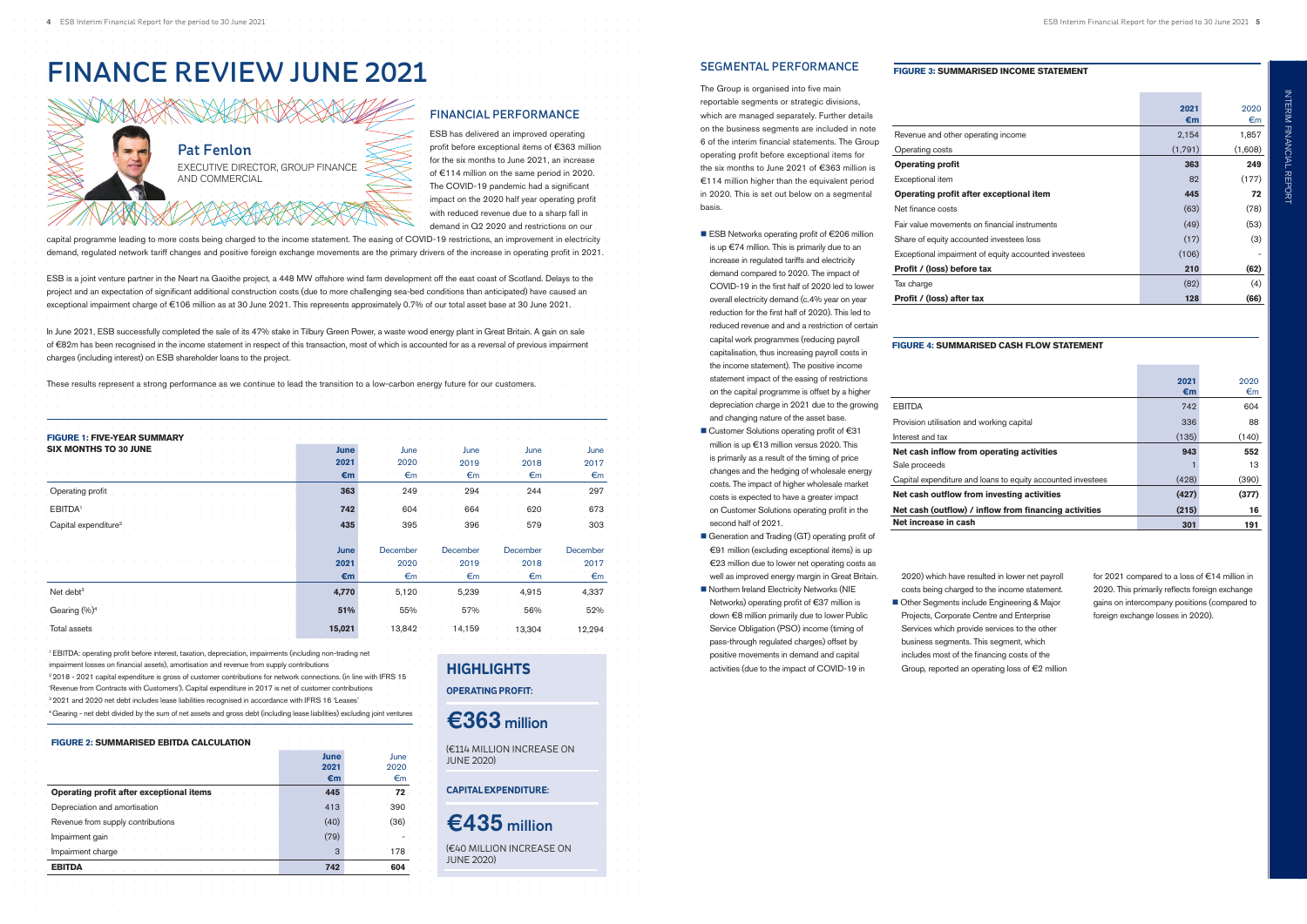ESB Networks expenditure of €289 million is up €20 million mainly due to increased spend on smart metering as well as distribution and transmission network projects. This is primarily due to the increase in the ESB Networks capital programme agreed under Price Review 5 as well as the impact of COVID-19 on the capital programme in 2020.

NIE Networks expenditure of €83 million is up €22 million due to higher core network and connections activity mainly due to COVID-19 restrictions in 2020 impacting the ability to complete work programmes.

Capital expenditure in Generation and Trading at €23 million is up €2 million with increases in new projects (including renewables and battery storage) being offset by marginally lower overhaul costs.

Other Segments expenditure of €40 million is €4 million below the prior period and includes spend on the redevelopment at the Fitzwilliam Street Head Office complex which is lower than 2020 due to the extended site closure due to COVID-19 restrictions during the first half of 2021.

### NET DEBT AND GEARING

Net debt of €4.8 billion at 30 June 2021 comprises borrowings of €5.2 billion (31 December 2020: €5.2 billion), cash of €553 million (31 December 2020: €249 million) and lease liabilities of €120 million recognised under IFRS 16 'Leases' (31 December 2020: €125 million). Borrowing levels remain in line with December 2020 with

increased EBITDA being offset by negative movements on the translation of Sterling denominated debt into euro due to the strengthening of Sterling in 2021. The increased cash balance is primarily due to the cash collateral amounts received in relation to mark-to-market of exchange traded gas, carbon and power contracts as set out in the Funding and Liquidity section below.

The gearing level of 51% at 30 June 2021 has reduced since December 2020 (55%) reflecting lower net debt.

### FUNDING AND LIQUIDITY

Group Treasury's funding activities support ESB's capital expenditure programme, the refinancing of maturing debt and the maintenance of a sufficient liquidity buffer against future political or economic events which may have an impact on cash flows and financial markets.

### PRINCIPAL RISKS AND **OPPORTUNITIES**

Throughout the period of the COVID-19 pandemic, ESB's cashflow and liquidity position has remained strong. In February 2020 ESB negotiated a €1.4 billion Sustainability-Linked Revolving Credit Facility with a group of fourteen international banks. This facility currently extends to February 2026, as ESB exercised the first of two 1-year extension options earlier this year. The cost of this standby liquidity facility is directly linked to the delivery by ESB of specific decarbonisation targets aligned with ESB's Brighter Future Strategy. This facility (€1.4 billion) was undrawn at 30 June 2021.

At 30 June 2021, ESB had over €550 million of cash on hand. Included in this

amount is just over €450 million relating to cash collateral amounts received in relation to mark-to-market positions of exchange traded gas, carbon and power contracts. Excluding these collateral amounts but including the Revolving Credit Facility and an undrawn facility with the European Investment Bank, the Group had just under €1.7 billion in available liquidity at 30 June 2021. This is significantly in excess of scheduled debt repayments due over the next 24 months of just over €150 million.

The weighted average interest rate on the Group's portfolio of outstanding borrowings at 30 June 2021 had fallen to 2.6% (31 December 2020: 2.7%). 99% of borrowings are fixed to maturity or inflation linked. Approximately 33% of Group borrowings are Sterling denominated. These borrowings have been raised to fund assets in Great Britain and Northern Ireland, which earn, or will earn in the future, Sterling denominated net revenues.

In April 2021 the breaks on a series of RPI-linked swaps, held by NIE Networks with a variety of bank counterparties, with a nominal value of GBP £550 million were either removed or extended. The swaps with maturities of 2026 (£200 million), 2031 (£200 million) and 2036 (£150 million) each had a break at June 2022. The breaks on the 2026 and 2031 swaps have been removed with the breaks on the 2036 swaps extended to December 2025.

ESB's strong liquidity position reflects its underlying financial strength and credit ratings of A- and A3 with Standard & Poor's and Moody's respectively, both reaffirmed during 2021 and with a stable outlook. The Group continues to proactively manage its borrowings repayment profile and maintains its ability to fund in the future through close ongoing engagement with its credit rating agencies, debt investors and relationship banks.

The Board of ESB is responsible for the Group's risk management and internal control systems, which are designed to identify, manage and mitigate potential material risks to the achievement of the Group's strategic and business objectives. The Board has approved a Group Risk Management Policy and Governance Framework which sets out delegated responsibilities and procedures for the management of risk across the Group.

Following completion of the 2021 Group Risk Plan and the 2021 mid-year risk review process, four additional principal risks have been added to the principal risks facing the Group set out on pages 28 to 39 of the 2020 Annual Report. The risks contained in the 2020 Annual Report continue to be principal risks for the Group albeit with a broadening of one of the risks to include a greater focus on organisational agility (including keeping pace with new and emerging markets and technologies). The additional principal risks (over and above those set out in the 2020 Annual Report) relate to:

- 1. ESB's response to policy measures addressing climate change
- 2. Growing and increasingly complex network infrastructures and systems required to meet future customer and societal needs
- 3. The industrial relations environment
- 4. Electricity system and market wide capacity margin issues

The risks above, along with those set out in the 2020 Annual Report reflect the principal risks and opportunities facing the Group for the remaining six months of the financial year.

What is included in the Annual Report and above is not an exhaustive statement of all relevant risks and opportunities. Matters which are not currently known to the Board or events which the Board considers to be of low likelihood could emerge and give rise to material consequences. The mitigation measures that are maintained in relation to these risks are designed to provide a reasonable but not an absolute level of protection against the impact of the events in question.

### **OUTLOOK**

As Ireland's leading energy utility, ESB has a strong balance sheet at 30 June 2021 with net assets of €4.1 billion. We continue to deliver strong operating profits (before exceptional items) and maintain a strong liquidity position of c.€1.7 billion. This strong financial position along with a stable business profile, means ESB is well positioned to meet the challenges that lie ahead and to deliver on our strategic ambition to lead the transition to reliable, affordable low-carbon energy for the benefit of our customers.





**ESB NETWORKS ENE NETWORKS EGERERATION AND TRADING ENERGY SEGMENTS**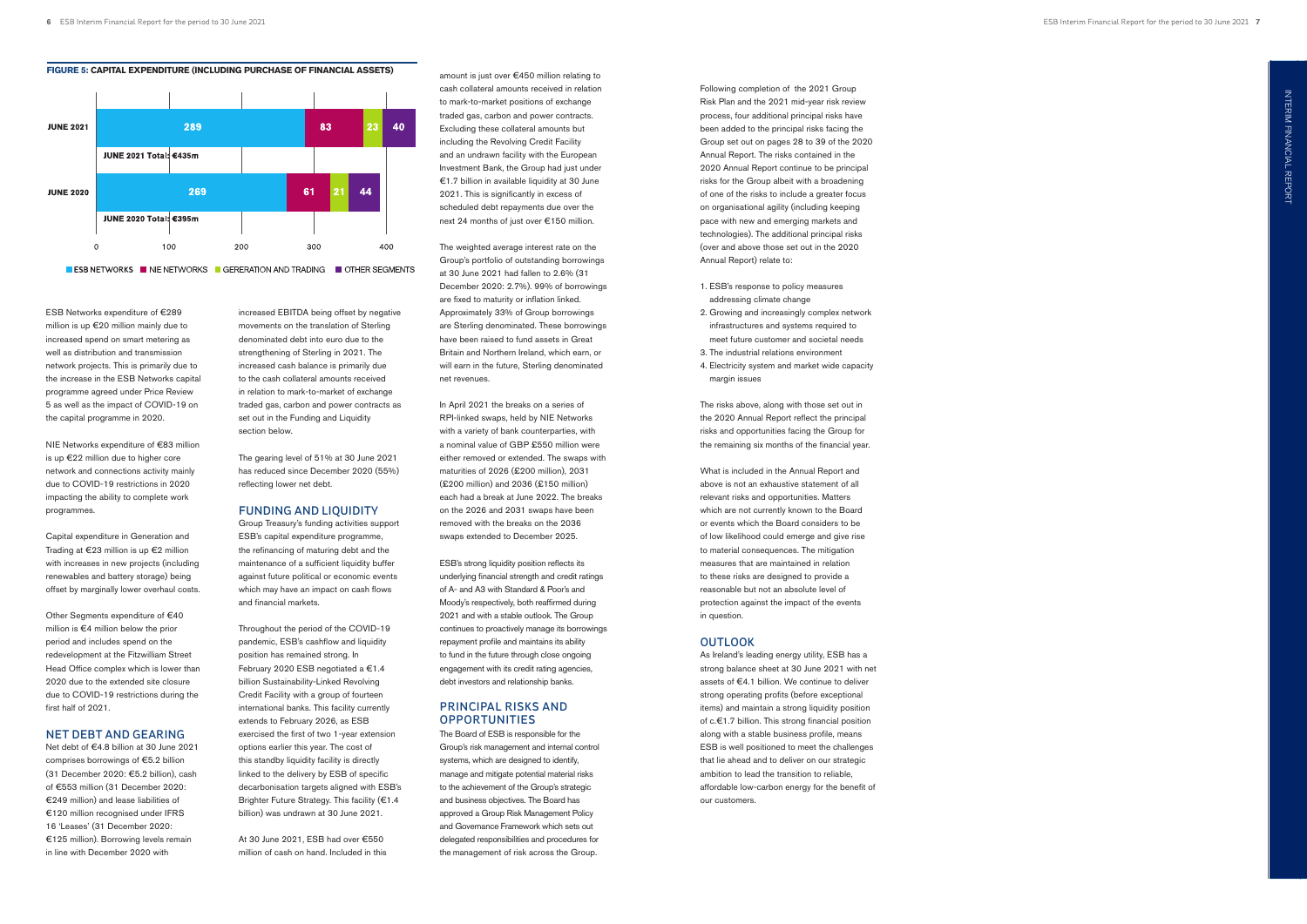# CONDENSED CONSOLIDATED INCOME STATEMENT

For the six month period ended 30 June 2021

Notes 1 to 27 form an integral part of these financial statements.

The Board members are responsible for preparing this Interim Financial Report including the Condensed Consolidated Financial Statements in accordance with International Accounting Standard 34, Interim Financial Reporting, as adopted by the European Union.

We confirm that to the best of our knowledge and belief that the unaudited condensed consolidated set of financial statements for the six month period ended 30 June 2021, which comprise the Condensed Consolidated Income Statement, the Condensed Consolidated Statement of Comprehensive Income, the Condensed Consolidated Balance Sheet, the Condensed Consolidated Statement of Changes in Equity, the Condensed Consolidated Cash Flow Statement, and the related notes thereto, have been prepared in accordance with International Accounting Standard 34, Interim Financial Reporting, as adopted by the European Union.

The Board members are responsible for the maintenance and integrity of the corporate and financial information included on the ESB website. Legislation in the Republic of Ireland governing the preparation and dissemination of financial information may differ from legislation in other jurisdictions.

On behalf of the Board,

**Noreen O'Kelly,** Board member

**Terence O'Rourke,** Chairman

15 September 2021

### RESPONSIBILITY STATEMENT OF THE BOARD MEMBERS IN RESPECT OF THIS INTERIM FINANCIAL REPORT

|                                           |              |                                                 | <b>Unaudited June 2021</b>                   |              |                                   | <b>Unaudited June 2020</b>     |           |
|-------------------------------------------|--------------|-------------------------------------------------|----------------------------------------------|--------------|-----------------------------------|--------------------------------|-----------|
|                                           |              | <b>Excluding</b><br>exceptional<br><b>items</b> | <b>Exceptional</b><br><b>items</b><br>note 8 | <b>Total</b> | Excluding<br>exceptional<br>items | Exceptional<br>items<br>note 8 | Total     |
|                                           | <b>Notes</b> | €m                                              | €m                                           | €m           | €m                                | €m                             | €m        |
|                                           |              |                                                 |                                              |              |                                   |                                |           |
| Revenue                                   | 7            | 2,153.5                                         |                                              | 2,153.5      | 1,849.8                           |                                | 1,849.8   |
|                                           |              |                                                 |                                              |              |                                   |                                |           |
| Other operating income (net)              | 9            | 0.2                                             | 3.2                                          | 3.4          | 6.8                               |                                | 6.8       |
| Net impairment losses on financial assets | 10           | (6.7)                                           |                                              | (6.7)        | (10.5)                            |                                | (10.5)    |
|                                           |              |                                                 |                                              |              |                                   |                                |           |
| Operating costs                           | 10           | (1,784.2)                                       | 79.0                                         | (1,705.2)    | (1,597.2)                         | (176.6)                        | (1,773.8) |
| Operating profit                          |              | 362.8                                           | 82.2                                         | 445.0        | 248.9                             | (176.6)                        | 72.3      |
|                                           |              |                                                 |                                              |              |                                   |                                |           |
| Net interest on borrowings                | 11           | (59.2)                                          |                                              | (59.2)       | (65.4)                            |                                | (65.4)    |
| Financing charges                         | 11           | (6.6)                                           |                                              | (6.6)        | (13.0)                            |                                | (13.0)    |
| Fair value movement on financial          | 11           | (48.6)                                          |                                              | (48.6)       | (53.3)                            |                                | (53.3)    |
| instrument                                |              |                                                 |                                              |              |                                   |                                |           |
| Finance income                            | 11           | 2.6                                             |                                              | 2.6          | 0.7                               |                                | 0.7       |
| Net finance cost                          |              | (111.8)                                         |                                              | (111.8)      | (131.0)                           |                                | (131.0)   |
|                                           |              |                                                 |                                              |              |                                   |                                |           |
| Share of equity accounted investees loss, | 14           | (17.6)                                          |                                              | (17.6)       | (3.6)                             |                                | (3.6)     |
| net of tax                                |              |                                                 |                                              |              |                                   |                                |           |
| Impairment of equity accounted investee   | 14           |                                                 | (105.6)                                      | (105.6)      |                                   |                                |           |
| Profit before taxation                    |              | 233.4                                           | (23.4)                                       | 210.0        | 114.3                             | (176.6)                        | (62.3)    |
|                                           |              |                                                 |                                              |              |                                   |                                |           |
| Income tax expense                        | 17           | (66.0)                                          | (15.6)                                       | (81.6)       | (25.8)                            | 22.1                           | (3.7)     |
| Profit / (loss) after taxation            |              | 167.4                                           | (39.0)                                       | 128.4        | 88.5                              | (154.5)                        | (66.0)    |
|                                           |              |                                                 |                                              |              |                                   |                                |           |
| <b>Attributable to:</b>                   |              |                                                 |                                              |              |                                   |                                |           |
| Equity holders of the Parent              |              | 168.2                                           | (39.0)                                       | 129.2        | 89.9                              | (154.5)                        | (64.6)    |
| Non-controlling interest                  |              | (0.8)                                           |                                              | (0.8)        | (1.4)                             |                                | (1.4)     |
| Profit / (loss) for the financial period  |              | 167.4                                           | (39.0)                                       | 128.4        | 88.5                              | (154.5)                        | (66.0)    |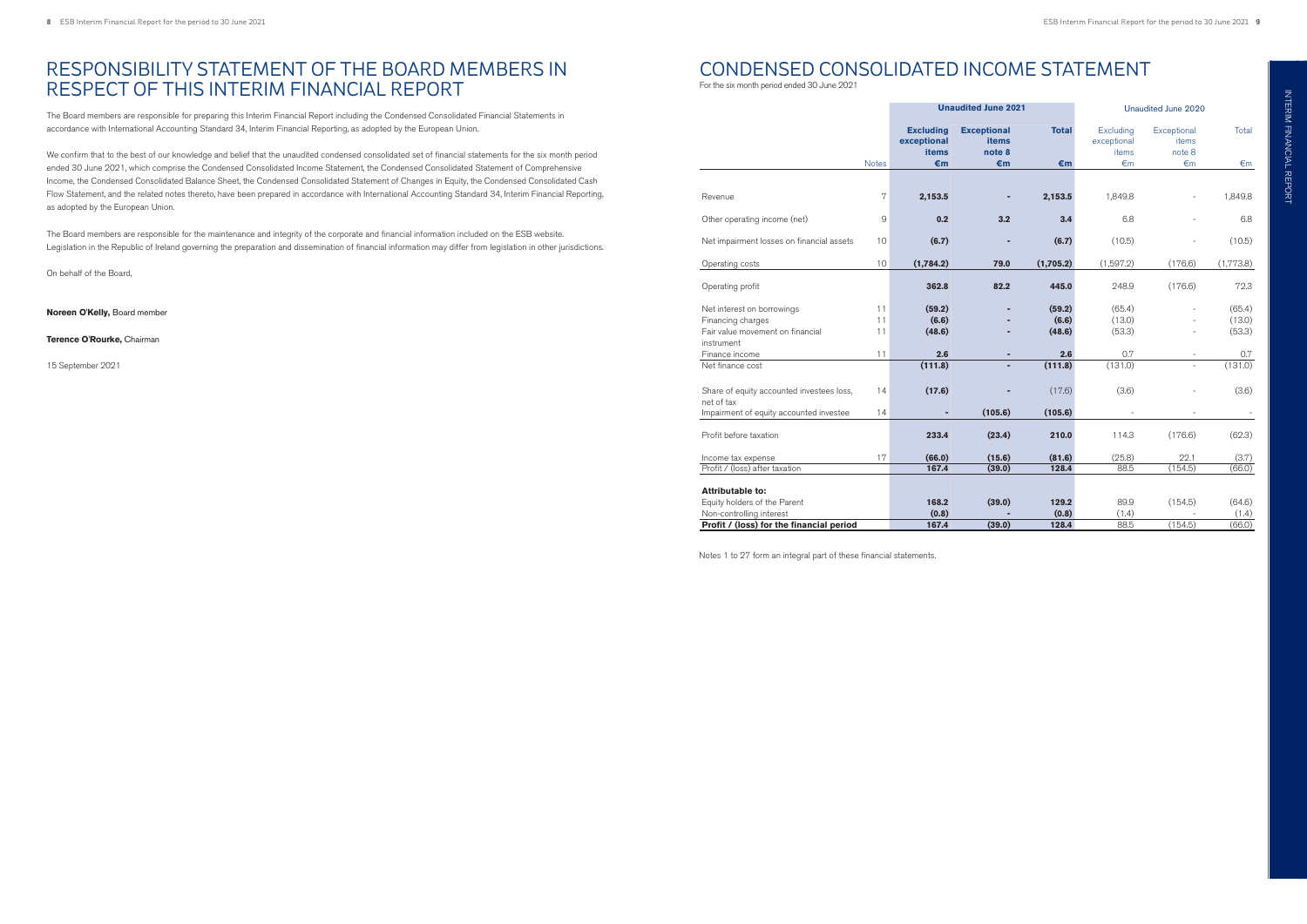### CONDENSED CONSOLIDATED STATEMENT OF COMPREHENSIVE INCOME

For the six month period ended 30 June 2021

|                                                                                                            | <b>Unaudited</b><br><b>June 2021</b> | Unaudited<br>June 2020 |
|------------------------------------------------------------------------------------------------------------|--------------------------------------|------------------------|
|                                                                                                            | €m                                   | $\epsilon$ m           |
| Profit / (loss) for the financial period                                                                   | 128.4                                | (66.0)                 |
| Items that will not be reclassified subsequently to profit or loss:                                        |                                      |                        |
| NIE Networks pension scheme actuarial gains / (losses)                                                     | 102.0                                | (92.5)                 |
| Tax on items that will not be reclassified to profit or loss                                               | (12.6)                               | 21.4                   |
|                                                                                                            | 89.4                                 | (71.1)                 |
| Items that are or may be reclassified subsequently to profit or loss:                                      |                                      |                        |
| Effective hedge of a net investment in foreign subsidiary                                                  |                                      | 0.2                    |
| Translation differences on consolidation of foreign subsidiaries                                           | 4.4                                  | (14.0)                 |
| Fair value (losses) / gains on cash flow hedges                                                            | (12.6)                               | 19.1                   |
| Fair value gains / (losses) on cash flow hedges in equity accounted investees                              | 40.8                                 | (3.7)                  |
| Transferred to income statement on cash flow hedges                                                        | 16.2                                 | (21.1)                 |
| Tax on items that are or may be reclassified subsequently to profit or loss                                | 1.5                                  | (2.5)                  |
| Tax on items that are or may be reclassified subsequently to profit or loss for equity accounted investees | (6.8)                                | 0.6                    |
| Tax on items transferred to income statement                                                               | (2.0)                                | 2.6                    |
|                                                                                                            | 41.5                                 | (18.8)                 |
| Other comprehensive income / (expense) for the financial period, net of tax                                | 130.9                                | (89.9)                 |
| Total comprehensive income / (expense) for the financial period                                            | 259.3                                | (155.9)                |
| Attributable to:                                                                                           |                                      |                        |
| Equity holders of the Parent                                                                               | 260.1                                | (154.5)                |
| Non-controlling interest                                                                                   | (0.8)                                | (1.4)                  |
| Total comprehensive income / (expense) for the financial period                                            | 259.3                                | (155.9)                |

# CONDENSED CONSOLIDATED BALANCE SHEET

| <b>ASSETS</b>                                                    |
|------------------------------------------------------------------|
| <b>Non-current assets</b>                                        |
| Property, plant and equipment                                    |
| Intangible assets                                                |
| Right-of-use assets                                              |
| Goodwill                                                         |
| Investments in equity accounted investees                        |
| Financial asset investments at fair value through profit or loss |
| Trade and other receivables                                      |
| Derivative financial instruments                                 |
| Deferred tax assets                                              |
| <b>Total non-current assets</b>                                  |
| <b>Current assets</b>                                            |
| Inventories                                                      |
| Intangible assets                                                |
| Derivative financial instruments                                 |
| Current tax asset                                                |
| Trade and other receivables                                      |
| Cash and cash equivalents                                        |
| <b>Total current assets</b>                                      |
| <b>Total assets</b>                                              |
|                                                                  |
| <b>EQUITY</b>                                                    |
| Capital stock                                                    |
| Capital redemption reserve                                       |
| Translation reserve                                              |
| Other reserves                                                   |
| Cash flow hedging reserve                                        |
| Retained earnings                                                |
| Equity attributable to equity holders of the Parent              |
| Non-controlling interest                                         |
| <b>Total equity</b>                                              |
| <b>LIABILITIES</b>                                               |
| <b>Non-current liabilities</b>                                   |
| Borrowings and other debt                                        |
| Lease liabilities                                                |
| Liability - ESB pension scheme                                   |
| Liability - NIE Networks pension scheme                          |
| Employee related liabilities                                     |
| Deferred income                                                  |
| Provisions                                                       |
| Deferred tax liabilities                                         |
|                                                                  |
| Derivative financial instruments                                 |

| As at 30 June 2021                                                       |              | <b>Unaudited</b> | Audited          |
|--------------------------------------------------------------------------|--------------|------------------|------------------|
|                                                                          |              | June<br>2021     | December         |
|                                                                          | <b>Notes</b> | €m               | 2020<br>€m       |
| <b>ASSETS</b>                                                            |              |                  |                  |
| <b>Non-current assets</b>                                                |              |                  |                  |
| Property, plant and equipment                                            | 13           | 11,056.9         | 10,930.1         |
| Intangible assets                                                        |              | 454.1            | 426.8            |
| Right-of-use assets                                                      |              | 116.2            | 123.6            |
| Goodwill                                                                 |              | 176.9            | 169.0            |
| Investments in equity accounted investees                                | 14           | 306.4            | 378.1            |
| Financial asset investments at fair value through profit or loss         | 14           | 5.4              | 8.6              |
| Trade and other receivables                                              |              | 159.2            | 149.3            |
| Derivative financial instruments                                         | 19           | 11.1             | 8.3              |
| Deferred tax assets                                                      |              | 4.6              | 1.7              |
| <b>Total non-current assets</b>                                          |              | 12,290.8         | 12,195.5         |
| <b>Current assets</b>                                                    |              |                  |                  |
| Inventories                                                              | 15           | 160.4            | 160.1            |
| Intangible assets                                                        |              | 129.1            | 120.1            |
| Derivative financial instruments                                         | 19           | 760.5            | 169.6            |
| Current tax asset                                                        |              |                  | 5.7              |
| Trade and other receivables                                              |              | 1,127.5          | 942.6            |
| Cash and cash equivalents                                                |              | 552.8            | 248.7            |
| <b>Total current assets</b>                                              |              | 2,730.3          | 1,646.8          |
| <b>Total assets</b>                                                      |              | 15,021.1         | 13,842.3         |
| <b>EQUITY</b>                                                            |              |                  |                  |
| Capital stock                                                            |              | 1,957.7          | 1,957.7          |
| Capital redemption reserve                                               |              | 22.2             | 22.2             |
| <b>Translation reserve</b>                                               |              | (2.0)            | (6.4)            |
| Other reserves                                                           |              | (190.5)          | (243.4)          |
| Cash flow hedging reserve                                                |              | (13.8)           | (50.9)           |
| Retained earnings                                                        |              | 2,291.5          | 2,243.1          |
| Equity attributable to equity holders of the Parent                      |              | 4,065.1          | 3,922.3          |
| Non-controlling interest                                                 |              | (15.0)           | (14.2)           |
| <b>Total equity</b>                                                      |              | 4,050.1          | 3,908.1          |
| <b>LIABILITIES</b>                                                       |              |                  |                  |
| <b>Non-current liabilities</b>                                           |              |                  |                  |
| Borrowings and other debt                                                | 18           | 5,128.5          | 5,114.0          |
| Lease liabilities                                                        |              | 99.9             | 107.3            |
| Liability - ESB pension scheme                                           | 21           | 92.2             | 95.3             |
| Liability - NIE Networks pension scheme                                  | 20           | 10.6             | 116.9            |
| Employee related liabilities                                             |              | 36.6             | 47.0             |
| Deferred income                                                          |              | 1,331.8          | 1,269.1          |
| Provisions                                                               |              | 613.5            | 597.7            |
| Deferred tax liabilities                                                 |              | 508.9            | 462.3            |
| Derivative financial instruments<br><b>Total non-current liabilities</b> | 19           | 674.8<br>8,496.8 | 604.9<br>8,414.5 |
|                                                                          |              |                  |                  |
| <b>Current liabilities</b>                                               |              |                  |                  |
| Borrowings and other debt                                                | 18           | 74.2             | 129.6            |
| Lease liabilities                                                        |              | 20.0             | 17.5             |
| Liability - ESB pension scheme                                           | 21           | 10.7             | 11.0             |
| Employee related liabilities                                             |              | 89.4<br>1,097.2  | 90.1<br>821.4    |
| Trade and other payables<br>Deferred income                              |              | 87.7             | 91.0             |
| Provisions                                                               |              | 328.1            | 166.4            |
| Current tax liabilities                                                  |              | 7.6              |                  |
| Derivative financial instruments                                         | 19           | 759.3            | 192.7            |
| <b>Total current liabilities</b>                                         |              | 2,474.2          | 1,519.7          |
|                                                                          |              |                  |                  |
| <b>Total liabilities</b>                                                 |              | 10,971.0         | 9,934.2          |
| <b>Total equity and liabilities</b>                                      |              | 15,021.1         | 13,842.3         |

**Terence O'Rourke, Chairman Noreen O'Kelly, Board member** 

**Pat Fenlon, Executive Director, Group Finance and Commercial** 

### **Current liabilities**

| Current tax liabilities        |  |
|--------------------------------|--|
| Deferred income<br>Provisions  |  |
| Trade and other payables       |  |
| Employee related liabilities   |  |
| Liability - ESB pension scheme |  |
| Lease liabilities              |  |
| Borrowings and other debt      |  |
|                                |  |

**Total equity and liabilities**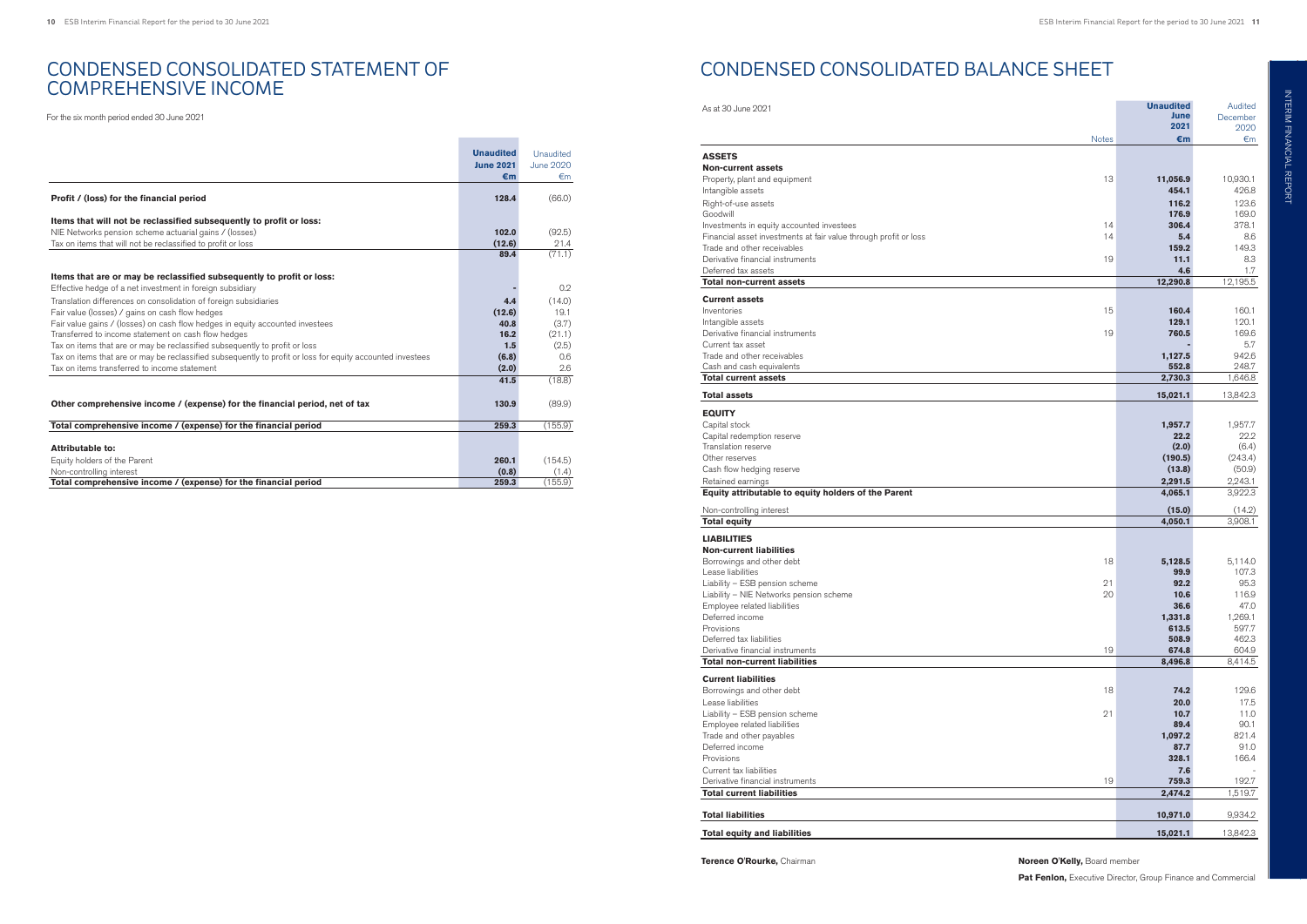# CONDENSED CONSOLIDATED STATEMENT OF CHANGES IN EQUITY

As at 30 June 2021

1Other reserves include (i) other reserves relating to the Northern Ireland Electricity Networks Limited (NIE Networks) pension scheme of (€147.8) million (31 December 2020: (€237.2) million), (ii) a non-distributable reserve of (€5.0) million which was created on the sale of the Group's share in Ocean Communications Limited in 2001; and (iii) an ESOP repurchase provision which relates to the amount that ESB has committed to date to purchase from the ESOP internal market (€36.5) million (31 December 2020: €nil). Refer to note 25 for information on the ESOP provision.

| Unaudited reconciliation of changes in                           | Capital<br>stock | reserve | Capital<br>Translation redemption<br>reserve | Cash flow<br>hedging<br>reserve | Other<br>reserves <sup>1</sup> | Retained<br>earnings     | Total            | Non-<br>controlling<br>interest | <b>Total</b><br>equity |
|------------------------------------------------------------------|------------------|---------|----------------------------------------------|---------------------------------|--------------------------------|--------------------------|------------------|---------------------------------|------------------------|
| equity                                                           | €m               | €m      | €m                                           | €m                              | €m                             | €m                       | €m               | €m                              | €m                     |
| <b>Balance at 1 January 2020</b>                                 | 1,966.4          | 3.7     | 13.5                                         | (17.0)                          | (233.2)                        | 2,171.8                  | 3,905.2          | (10.0)                          | 3.895.2                |
| Total comprehensive income / (expense)<br>for the period         |                  |         |                                              |                                 |                                |                          |                  |                                 |                        |
| Loss for the financial period                                    |                  |         |                                              |                                 |                                | (64.6)                   | (64.6)           | (1.4)                           | (66.0)                 |
| NIE Networks pension scheme actuarial losses                     |                  |         |                                              |                                 | (92.5)                         |                          | (92.5)           |                                 | (92.5)                 |
| Foreign currency translation adjustments<br>Cash flow hedges:    |                  | (13.8)  |                                              |                                 |                                | $\overline{\phantom{a}}$ | (13.8)           | $\overline{\phantom{a}}$        | (13.8)                 |
| - Net fair value gains                                           |                  |         |                                              | 19.1                            |                                | $\equiv$                 | 19.1             | $\equiv$                        | 19.1                   |
| - Transfers to income statement                                  |                  |         |                                              |                                 |                                |                          |                  |                                 |                        |
| - Finance cost (interest)                                        |                  |         | ÷,                                           | (0.3)                           |                                | $\overline{a}$           | (0.3)            | ÷,                              | (0.3)                  |
| - Finance cost (foreign translation movements)                   |                  |         |                                              | (0.6)                           |                                | $\equiv$                 | (0.6)            |                                 | (0.6)                  |
| - Other operating expenses                                       |                  |         | ÷,                                           | (20.2)                          |                                | ÷,                       | (20.2)           | $\sim$                          | (20.2)                 |
| - Fair value losses for hedges in equity                         |                  |         | $\overline{\phantom{a}}$                     | (3.7)                           |                                | ÷,                       | (3.7)            | ÷,                              | (3.7)                  |
| accounted investees<br>Tax on items taken directly to OCI        |                  |         | ÷.                                           | (2.5)                           | 21.4                           | L,                       | 18.9             |                                 | 18.9                   |
| Tax on items transferred to income statement                     |                  |         | $\overline{\phantom{a}}$                     | 2.6                             |                                | $\equiv$                 | 2.6              |                                 | 2.6                    |
| Tax on items taken directly to OCI for equity                    |                  |         |                                              |                                 |                                |                          |                  |                                 |                        |
| accounted investees                                              |                  |         |                                              | 0.6                             |                                |                          | 0.6              | $\overline{a}$                  | 0.6                    |
| Total comprehensive income / (expense)<br>for the period         | ÷,               | (13.8)  | $\overline{\phantom{a}}$                     | (5.0)                           | (71.1)                         | (64.6)                   | (154.5)          | (1.4)                           | (155.9)                |
|                                                                  |                  |         |                                              |                                 |                                |                          |                  |                                 |                        |
| <b>Transactions with owners recognised</b><br>directly in equity |                  |         |                                              |                                 |                                |                          |                  |                                 |                        |
| <b>Dividends</b>                                                 |                  |         |                                              |                                 |                                |                          |                  | (0.2)                           | (0.2)                  |
| <b>Balance at 30 June 2020</b>                                   | 1,966.4          | (10.1)  | 13.5                                         | (22.0)                          | (304.3)                        | 2,107.2                  | 3,750.7          | (11.6)                          | 3,739.1                |
|                                                                  |                  |         |                                              |                                 |                                |                          |                  |                                 |                        |
| <b>Balance at 1 January 2021</b>                                 | 1,957.7          | (6.4)   | 22.2                                         | (50.9)                          | (243.4)                        | 2,243.1                  | 3,922.3          | (14.2)                          | 3,908.1                |
| Total comprehensive income / (expense)<br>for the period         |                  |         |                                              |                                 |                                |                          |                  |                                 |                        |
| Profit for the financial period                                  |                  |         |                                              |                                 |                                | 129.2                    | 129.2            | (0.8)                           | 128.4                  |
| NIE Networks pension scheme actuarial gains                      |                  |         |                                              |                                 | 102.0                          | ÷,                       | 102.0            |                                 | 102.0                  |
| Foreign currency translation adjustments                         |                  | 4.4     |                                              |                                 |                                | L,                       | 4.4              | $\overline{\phantom{a}}$        | 4.4                    |
| Cash flow hedges:                                                |                  |         |                                              |                                 |                                |                          |                  |                                 |                        |
| - Net fair value losses                                          |                  |         |                                              | (12.6)                          |                                | L,                       | (12.6)           | $\overline{a}$                  | (12.6)                 |
| - Transfers to income statement<br>- Finance cost (interest)     |                  |         |                                              | 2.3                             |                                |                          | 2.3              | $\overline{a}$                  | 2.3                    |
| - Finance cost (foreign translation movements)                   |                  |         |                                              | (7.4)                           |                                |                          | (7.4)            | $\overline{\phantom{a}}$        | (7.4)                  |
| - Other operating expenses                                       |                  |         |                                              | 21.3                            |                                |                          | 21.3             | $\overline{\phantom{a}}$        | 21.3                   |
| - Fair value gains for hedges in equity                          |                  |         |                                              |                                 |                                |                          |                  |                                 |                        |
| accounted investees                                              |                  |         | L,                                           | 40.8                            |                                | L,                       | 40.8             | $\overline{\phantom{a}}$        | 40.8                   |
| Tax on items taken directly to OCI                               |                  |         |                                              | 1.5                             | (12.6)                         |                          | (11.1)           | $\overline{\phantom{a}}$        | (11.1)                 |
| Tax on items transferred to income statement                     |                  |         | $\overline{\phantom{a}}$                     | (2.0)                           |                                |                          | (2.0)            | $\overline{\phantom{a}}$        | (2.0)                  |
| Tax on items taken directly to OCI for equity                    |                  |         | ÷,                                           | (6.8)                           |                                | $\overline{a}$           | (6.8)            | $\overline{\phantom{a}}$        | (6.8)                  |
| accounted investees<br>Total comprehensive income / (expense)    |                  |         |                                              |                                 |                                |                          |                  |                                 |                        |
| for the period                                                   | $\blacksquare$   | 4.4     | $\blacksquare$                               | 37.1                            | 89.4                           | 129.2                    | 260.1            | (0.8)                           | 259.3                  |
| Transactions with owners recognised                              |                  |         |                                              |                                 |                                |                          |                  |                                 |                        |
| directly in equity<br><b>Dividends</b>                           |                  |         |                                              |                                 |                                |                          |                  |                                 |                        |
| ESOP repurchase provision <sup>1</sup>                           |                  |         |                                              |                                 | (36.5)                         | (80.8)                   | (80.8)<br>(36.5) |                                 | (80.8)<br>(36.5)       |
| Balance at 30 June 2021                                          | 1,957.7          | (2.0)   | 22.2                                         | (13.8)                          | (190.5)                        | 2,291.5                  | 4,065.1          | (15.0)                          | 4,050.1                |

|                                                                                                              |              | <b>Unaudited</b><br><b>June 2021</b> | Unaudited<br><b>June 2020</b> |
|--------------------------------------------------------------------------------------------------------------|--------------|--------------------------------------|-------------------------------|
|                                                                                                              | <b>Notes</b> | €m                                   | €m                            |
| Cash flows from operating activities                                                                         |              |                                      |                               |
|                                                                                                              |              |                                      |                               |
| Profit / (loss) after taxation                                                                               |              | 128.4                                | (66.0)                        |
| <b>Adjustments for:</b>                                                                                      |              |                                      |                               |
| Depreciation and amortisation                                                                                | 10           | 412.6                                | 390.3                         |
| Revenue from supply contributions and amortisation of other deferred income<br>Net emissions movements       |              | (49.3)<br>115.1                      | (54.1)<br>49.0                |
| Profit on disposal of non-current assets                                                                     | 9            | (0.2)                                | (0.1)                         |
| Profit on disposal of subsidiaries and equity accounted investees                                            | 9            | (3.2)                                |                               |
| Inventory impairment                                                                                         | 15           | (3.3)                                | 0.4                           |
| Net finance cost                                                                                             | 11           | 111.8                                | 131.0                         |
| Impact of fair value adjustments in operating costs                                                          |              | (20.7)                               | 2.8                           |
| Losses from equity accounted investees                                                                       | 14           | 17.6                                 | 3.6                           |
| Impairment of equity accounted investees                                                                     | 14           | 105.6                                |                               |
| Income tax expense                                                                                           | 17<br>9      | 81.6                                 | 3.7                           |
| Dividend received<br>Net impairment losses on financial assets                                               | 10           | 6.7                                  | (0.5)<br>10.5                 |
| Impairment (gain) / charge, net                                                                              | 10           | (75.4)                               | 177.6                         |
| Operating cash flows before changes in working capital and provisions                                        |              | 827.3                                | 648.2                         |
| Charge in relation to provisions                                                                             |              | 10.6                                 | 18.7                          |
| Charge in relation to employee related liabilities                                                           |              | 38.2                                 | 40.1                          |
| Utilisation of provisions                                                                                    |              | (4.6)                                | (6.2)                         |
| Payments in respect of employee related liabilities                                                          |              | (65.8)                               | (71.0)                        |
| Deferred income received                                                                                     |              | 88.5                                 | 76.4                          |
| (Increase) / decrease in trade and other receivables                                                         |              | (108.7)                              | 54.3                          |
| Decrease in inventories                                                                                      |              | 2.9                                  | 7.1                           |
| Increase / (decrease) in trade and other payables<br>Cash generated from operations                          |              | 289.1<br>1,077.5                     | (75.1)<br>692.5               |
|                                                                                                              |              |                                      |                               |
| Current tax paid (net)<br>Financing costs paid                                                               |              | (38.5)<br>(96.5)                     | (19.1)<br>(121.3)             |
| Net cash inflow from operating activities                                                                    |              | 942.5                                | 552.1                         |
| Cash flows from investing activities                                                                         |              |                                      |                               |
|                                                                                                              |              |                                      |                               |
| Purchase of property, plant and equipment                                                                    |              | (360.4)                              | (342.7)                       |
| Purchase of intangible assets                                                                                |              | (57.1)                               | (60.0)                        |
| Proceeds from sale of non-current assets                                                                     |              | 1.1                                  | 0.2                           |
| Proceeds from sale of investments                                                                            |              |                                      | 12.7                          |
| Amounts advanced to equity accounted investees as shareholder loans<br>Dividends received from joint venture | 14           | (12.2)<br>3.3                        | 10.5                          |
| Dividends received from associate undertaking                                                                |              |                                      | 0.5                           |
| Purchase of financial assets and equity accounted investments                                                |              | (2.0)                                | (0.7)                         |
| Repayment from financial assets and equity accounted investees                                               |              |                                      | 1.5                           |
| Interest received                                                                                            |              | 0.5                                  | 0.7                           |
| Net cash outflow from investing activities                                                                   |              | (426.8)                              | (377.3)                       |
| Cash flows from financing activities                                                                         |              |                                      |                               |
| Dividends paid                                                                                               |              | (80.8)                               |                               |
| Repayments of term debt facilities                                                                           |              | (113.3)                              | (433.0)                       |
| Proceeds from the issue of bonds                                                                             |              |                                      | 431.9                         |
| Proceeds from revolving credit facility and other borrowings                                                 |              |                                      | 30.0                          |
| Revolving credit facility arrangement fee<br>Principal element of lease payments                             |              | (0.9)<br>(6.4)                       | (5.2)                         |
| Payments on inflation-linked interest rate swaps                                                             |              | (13.8)                               | (7.6)                         |
| Net cash (outflow) / inflow from financing activities                                                        |              | (215.2)                              | 16.1                          |
|                                                                                                              |              |                                      |                               |
| Net increase in cash and cash equivalents                                                                    |              | 300.5                                | 190.9                         |
| Cash and cash equivalents at 1 January                                                                       |              | 248.7                                | 125.1                         |
| Effect of exchange rate fluctuations on cash held                                                            |              | 3.6                                  | (5.4)                         |
| Cash and cash equivalents at 30 June                                                                         |              | 552.8                                | 310.6                         |

### CONDENSED CONSOLIDATED CASH FLOW STATEMENT

For the six month period ended 30 June 2021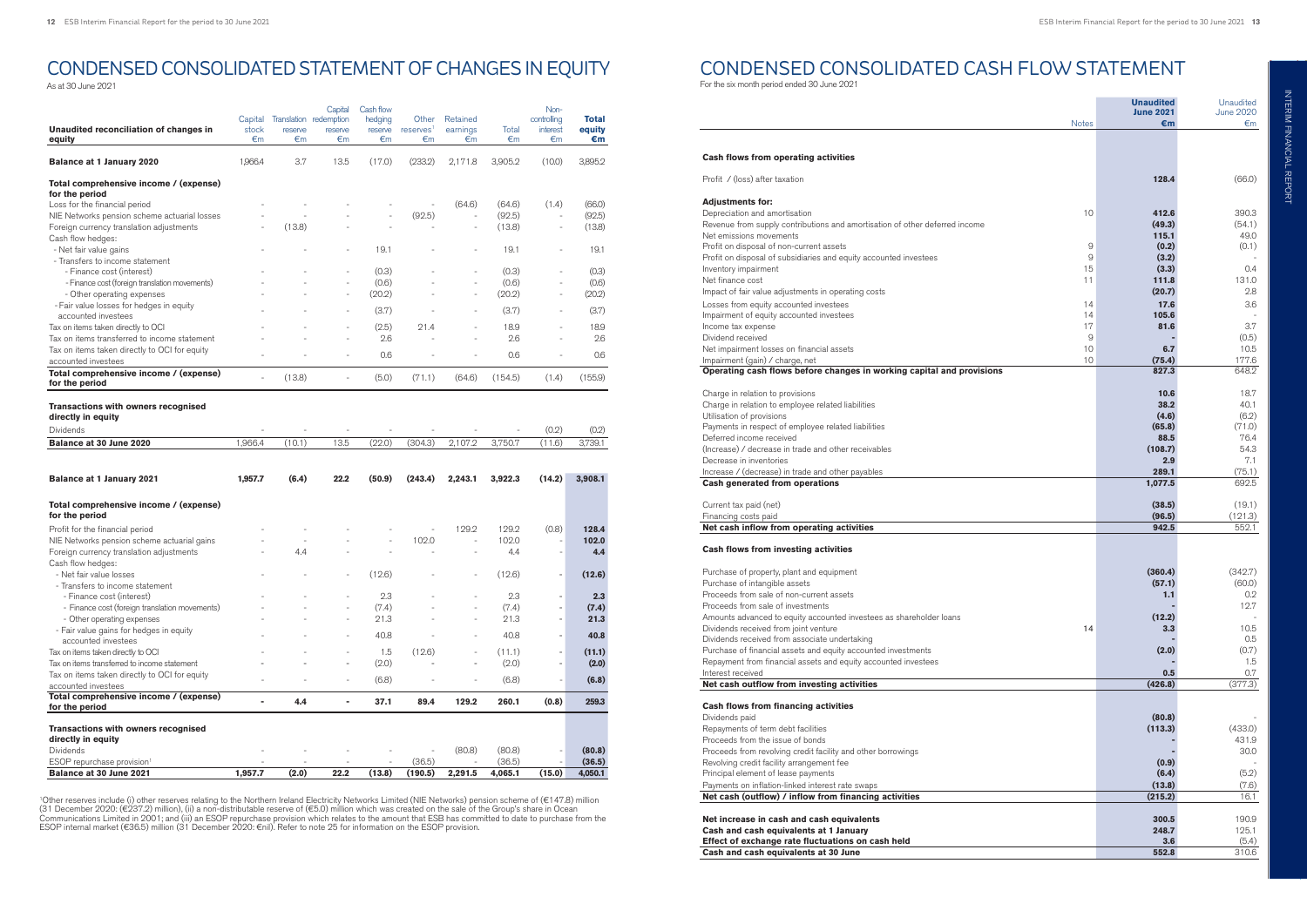### **1. REPORTING ENTITY**

ESB is a statutory body domiciled in the Republic of Ireland. The condensed consolidated financial statements of ESB as at and for the six months ended 30 June 2021 comprise the results of ESB and its subsidiaries (together referred to as ESB or the Group) and the Group's interests in associates and joint arrangements. These results are unaudited. The condensed consolidated financial information herein does not constitute the statutory financial statements of ESB, which were prepared as at and for the year ended 31 December 2020 and are available on our website www.esb.ie. The auditor's report on those financial statements was unmodified.

### **2. BASIS OF PREPARATION**

These condensed consolidated financial statements for the six months ended 30 June 2021 are not full financial statements and were not reviewed by the auditors. These condensed consolidated financial statements have been prepared in accordance with International Financial Reporting Standards (IFRS) IAS 34 - Interim Financial Reporting as adopted by the EU. They do not include all of the information required for full annual financial statements, and should be read in conjunction with the 2020 consolidated financial statements.

### **3. SIGNIFICANT ACCOUNTING POLICIES**

A list of the accounting policies applicable in the current reporting period are detailed in note 1 of the 2020 consolidated financial statements, other than as set out below.

Certain tables in the consolidated financial statements may not add precisely due to rounding.

### **New standards or amendments**

A number of new standards, amendments and interpretations have been issued in the current reporting period. See table below.

| New standards or<br>amendments                                        | <b>Details</b>                    | <b>Effective date</b> | Material effects on the results and<br>financial position of the Group |
|-----------------------------------------------------------------------|-----------------------------------|-----------------------|------------------------------------------------------------------------|
| IFRS 9, IAS 39, IFRS 7, IFRS<br>4 and IFRS 16 (Amendments)<br>Phase 2 | Interest Rate Benchmark Reform    | 01 January 2021       | No material effect                                                     |
| IFRS 16 (Amendments)                                                  | COVID-19 related rent concessions | 01 January 2021       | No material effect                                                     |

#### **4. ESTIMATES AND JUDGEMENTS**

The preparation of condensed consolidated financial statements requires a significant number of judgemental assumptions and estimates to be made. These impact on the income and expenses contained within the income statement and the valuation of the assets and liabilities in the balance sheet. Such estimates and judgements are based on historical experience and other factors, including expectations of future events that are believed to be reasonable under the circumstances and are subject to continual re-evaluation.

Key judgements are described in note 1 (iii) of the 2020 consolidated financial statements. There has been no change to the nature of these key judgements during the period and they are still considered to be the most relevant judgements and estimates in preparing our financial statements.

### **Legal case**

Following on from flooding in Cork in November 2009, Aviva as University College Cork's (UCC) insurer pursued a legal action against ESB in the High Court seeking recovery of €19 million for property damage. The High Court judgment found ESB liable for the damage caused by the flood but discounted the award to UCC by 40% to reflect UCC's contributory negligence. ESB appealed the High Court decision and the Court of Appeal held that ESB was not liable for any damage caused to UCC's property by the flood.

UCC appealed this judgment to the Supreme Court. Their appeal was heard in July 2019. The Supreme Court delivered its decision on 8 July 2020 and upheld UCC's appeal. The Court decided by a 4:1 majority that ESB is liable to UCC for negligence in this case. The Court concluded that ESB did have a duty of care which required it to consider the effects of a natural flood on downstream landowners in operating its dams. It also concluded that ESB had a duty to carry out a risk assessment of the effect of a flood downstream. The Supreme Court concluded that ESB did not discharge these duties during the flood of 2009. It remitted the case to the High Court for a partial retrial to establish what damage was caused to UCC's buildings because of ESB's failure to discharge these duties.

The issue of whether UCC was contributorily negligent during the 2009 flood was heard separately by the Supreme Court in November 2020. On 25 March 2021, the Court issued a Judgment remitting the matter of contributory negligence to the High Court to be reheard with the existing remittal. In that judgment the Court held that while UCC was not liable for the negligence of its professional advisors in the design of its buildings, it had been negligent in not carrying out its own risk assessments and taking steps to mitigate the risk posed to its buildings by the River Lee. Both of the remittals have now been reassigned to Mr Justice Max Barrett in the High Court and a date for the rehearing has been provisionally set as 15 June 2022.

The Supreme Court heard submissions from both parties in relation to the award of costs in these cases and on 23 July 2021 the Supreme Court awarded UCC its legal costs for the liability appeal in the Supreme Court and its legal costs for the Court of Appeal. The costs of the original High Court trial are to be considered by the High Court in light of the final decision to be reached by that Court on the various matters which were earlier remitted to the High Court.

In addition to the UCC claim, since the 2015 High Court judgment in the UCC case, ESB has been served with 388 sets of proceedings relating to the flooding in Cork in November 2009. ESB has estimated the amount of damages and related costs in respect of these claims and a provision of €95 million has been recognised. This estimate is unchanged by recent Supreme Court judgment on contributory negligence. There are a number of uncertainties in respect of the nature and quantum of claims made and consequently as further information becomes available, this could materially impact the estimate of the provision. However, ESB does not anticipate that the total amount of damages awarded and related costs for all of the actions, including the Aviva / UCC case, will exceed its insurance cover. A corresponding amount of €94 million has been included in other receivables in respect of the expected reimbursement under the related insurance contracts.

### **5. GOING CONCERN**

The Group's performance, business model, strategy and principal risks and uncertainties and how these are managed and mitigated are set out in the strategy and performance section of the 2020 annual report.

The COVID-19 pandemic has not had a significant impact on financial performance to date in 2021 and ESB has delivered operating profits (excluding exceptional items) of €363 million for the half-year.

The funding and liquidity management of the Group are described in note 21 of the ESB Group Annual Report. The Group also has a revolving credit facility (undrawn) of €1.4 billion providing standby liquidity to February 2026. Including cash and other facilities, the Group has overall liquidity of c.€1.7 billion at 30 June 2021.

The Group has considerable financial resources and the Board believes that the Group is well placed to manage its risks successfully. After making appropriate enquiries, the Board is satisfied that ESB has sufficient cash flows, available liquidity and access to capital markets to continue in operational existence for at least twelve months from the date of approval of the financial statements. Accordingly, the condensed consolidated financial statements are prepared on the going concern basis of accounting.

Note 22 to the condensed consolidated financial statements includes an overview of financial risk management, details of the Group's financial instruments and hedging activities and its exposure to credit risk and liquidity risk.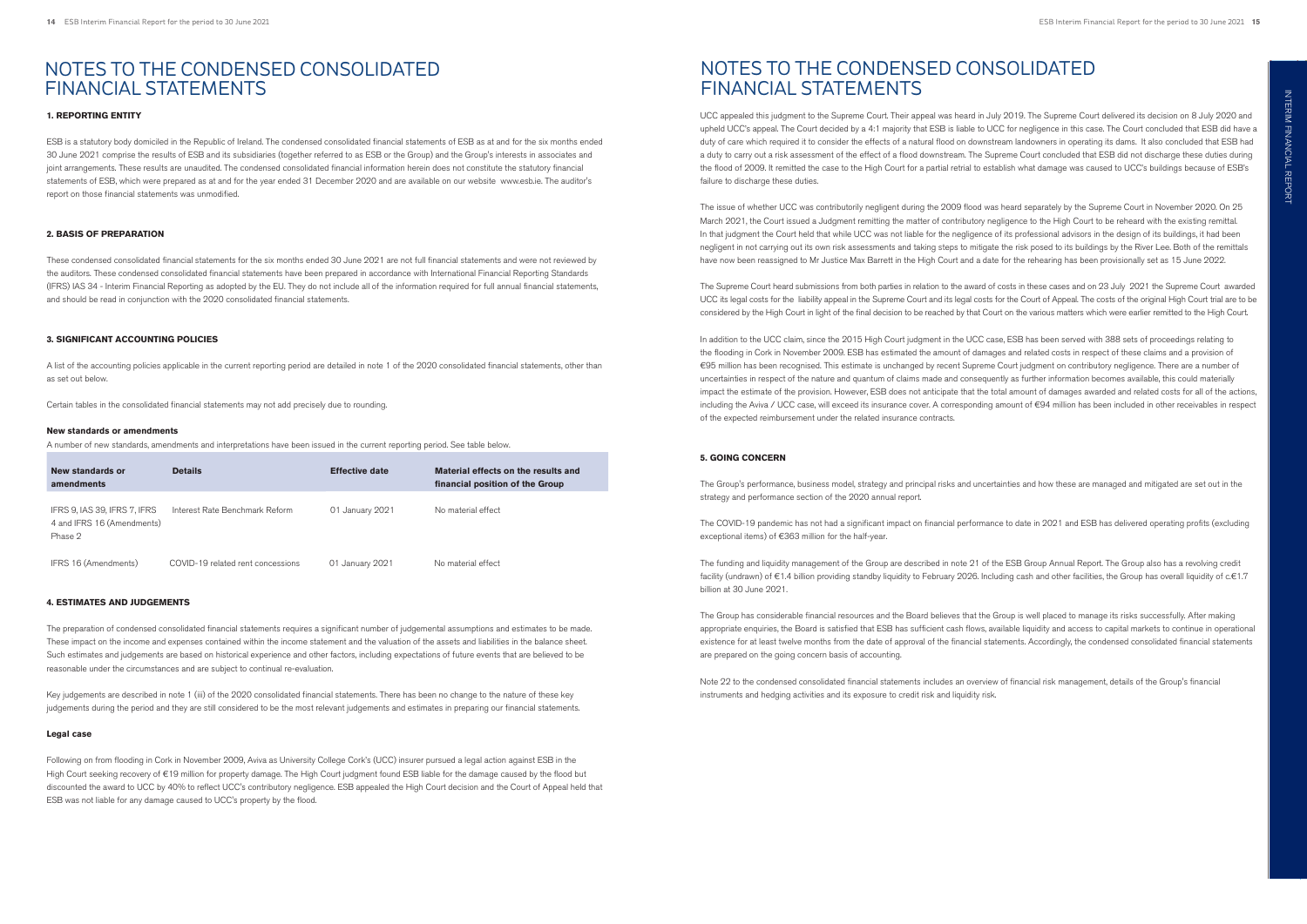### **(a) Income statement**

### **(i) Segment revenue - June 2021**

|       |                                                                | Customer<br>Solutions | <b>ESB Networks</b> | Generation and<br>Trading | <b>NIE Networks</b>      | Other    | Consolidation<br>Segments and eliminations | <b>Total</b> |
|-------|----------------------------------------------------------------|-----------------------|---------------------|---------------------------|--------------------------|----------|--------------------------------------------|--------------|
|       |                                                                | €m                    | €m                  | €m                        | €m                       | €m       | €m                                         | €m           |
|       | External revenues                                              | 1,259.7               | 461.8               | 282.5                     | 136.1                    | 13.4     |                                            | 2,153.5      |
|       | Inter-segment revenue                                          | 16.1                  | 205.3               | 437.2                     | 26.1                     | 144.1    | (828.8)                                    |              |
|       | <b>Revenue</b>                                                 | 1,275.8               | 667.1               | 719.7                     | 162.2                    | 157.5    | (828.8)                                    | 2,153.5      |
| (ii)  | Segment operating costs - June 2021                            |                       |                     |                           |                          |          |                                            |              |
|       | Depreciation and amortisation                                  | (8.9)                 | (241.0)             | (66.3)                    | (82.4)                   | (14.0)   |                                            | (412.6)      |
|       | Net other operating costs                                      | (1,227.9)             | (220.2)             | (559.5)                   | (42.9)                   | (145.9)  | 828.6                                      | (1, 367.8)   |
|       | Impairment charge                                              |                       |                     | (3.6)                     |                          |          |                                            | (3.6)        |
|       | Net impairment losses on financial<br>assets                   | (8.1)                 |                     |                           |                          | 1.4      |                                            | (6.7)        |
|       | Exceptional impairment gain and profit<br>on disposal (note 8) |                       |                     | 82.2                      |                          |          |                                            | 82.2         |
|       | <b>Costs</b>                                                   | (1,244.9)             | (461.2)             | (547.2)                   | (125.3)                  | (158.5)  | 828.6                                      | (1,708.5)    |
| (iii) | <b>Operating result - June 2021</b>                            |                       |                     |                           |                          |          |                                            |              |
|       | Operating profit / (loss) - including<br>exceptional items     | 30.9                  | 205.9               | 172.5                     | 36.9                     | (1.0)    | (0.2)                                      | 445.0        |
|       | Net finance cost                                               | (0.2)                 | (2.1)               | (14.7)                    | (20.8)                   | (74.2)   | 0.2                                        | (111.8)      |
|       | Share of equity accounted investees'<br>loss                   |                       |                     | (11.8)                    |                          | (5.8)    | $\overline{\phantom{m}}$                   | (17.6)       |
|       | Exceptional impairment of equity<br>accounted investees        |                       |                     | (105.6)                   |                          |          | ÷,                                         | (105.6)      |
|       | Profit / (loss) before taxation                                | 30.7                  | 203.8               | 40.4                      | 16.1                     | (81.0)   | $\overline{\phantom{a}}$                   | 210.0        |
| (i)   |                                                                |                       |                     |                           |                          |          | Consolidation                              |              |
|       | Segment revenue - June 2020                                    | Customer              |                     | Generation                |                          | Other    | and                                        |              |
|       |                                                                | Solutions             | <b>ESB Networks</b> |                           | and Trading NIE Networks | Segments | eliminations                               | Total        |
|       |                                                                | €m                    | €m                  | €m                        | €m                       | €m       | €m                                         | €m           |
|       | External revenues                                              | 1,131.5               | 404.3               | 147.5                     | 152.8                    | 13.7     |                                            | 1,849.8      |
|       | Inter-segment revenue                                          | 2.4                   | 183.8               | 498.0                     | 19.6                     | 154.0    | (857.8)                                    |              |
|       | <b>Revenue</b>                                                 | 1,133.9               | 588.1               | 645.5                     | 172.4                    | 167.7    | (857.8)                                    | 1,849.8      |
| (ii)  | Segment operating costs - June 2020                            |                       |                     |                           |                          |          |                                            |              |
|       | Depreciation and amortisation                                  | (8.8)                 | (222.1)             | (65.9)                    | (79.9)                   | (13.6)   |                                            | (390.3)      |
|       | Net other operating costs                                      | (1,096.9)             | (234.3)             | (510.6)                   | (47.5)                   | (167.6)  | 857.8                                      | (1, 199.1)   |
|       | Impairment charge                                              |                       |                     | (177.6)                   |                          |          |                                            | (177.6)      |
|       | Net impairment losses on financial assets                      | (10.3)                |                     |                           | (0.2)                    |          |                                            | (10.5)       |
|       | Costs                                                          | (1, 116.0)            | (456.4)             | (754.1)                   | (127.6)                  | (181.2)  | 857.8                                      | (1,777.5)    |
| (iii) | <b>Operating result - June 2020</b>                            |                       |                     |                           |                          |          |                                            |              |
|       | Operating profit / (loss) - including                          | 17.9                  | 131.7               | (108.6)                   | 44.8                     | (13.5)   |                                            | 72.3         |
|       | exceptional items<br>Net finance cost                          | (0.1)                 | (1.1)               | (17.0)                    | (21.1)                   | (91.7)   |                                            | (131.0)      |
|       |                                                                |                       |                     |                           |                          |          |                                            |              |
|       | Share of equity accounted investees'<br>profit / (loss)        | (0.1)                 |                     | 2.1                       |                          | (5.6)    |                                            | (3.6)        |
|       | Profit / (loss) before taxation                                | 17.7                  | 130.6               | (123.5)                   | 23.7                     | (110.8)  | $\overline{\phantom{a}}$                   | (62.3)       |

### **6. SEGMENT REPORTING**

The Group has applied IFRS 8 Operating Segments, and has made the appropriate disclosures in these financial statements.

For management purposes, the Group is organised into four key reportable segments, being the Group's strategic divisions which are managed separately and in respect of which internal management information is supplied to Executive Management and to the Board being collectively the Chief Operating Decision Maker (CODM) of the Group. Three further corporate divisions provide support and other services to the principal operating divisions of the Group and are combined as Other Segments in the information below.

### **(b) Other disclosures**

|                                        | <b>June 2021</b> | June 2020    |
|----------------------------------------|------------------|--------------|
| <b>Additions to non-current assets</b> | €m               | $\epsilon$ m |
|                                        |                  |              |
| <b>Customer Solutions</b>              | 12.3             | 14.0         |
| <b>ESB Networks</b>                    | 288.7            | 269.4        |
| Generation and Trading                 | 23.4             | 21.1         |
| NIE Networks                           | 82.8             | 60.5         |
| Other Segments                         | 27.6             | 30.0         |
| Total                                  | 434.8            | 395.0        |

Additions to non-current assets include investments in property, plant and equipment, intangible assets (excluding emission allowances), financial assets and equity accounted investees.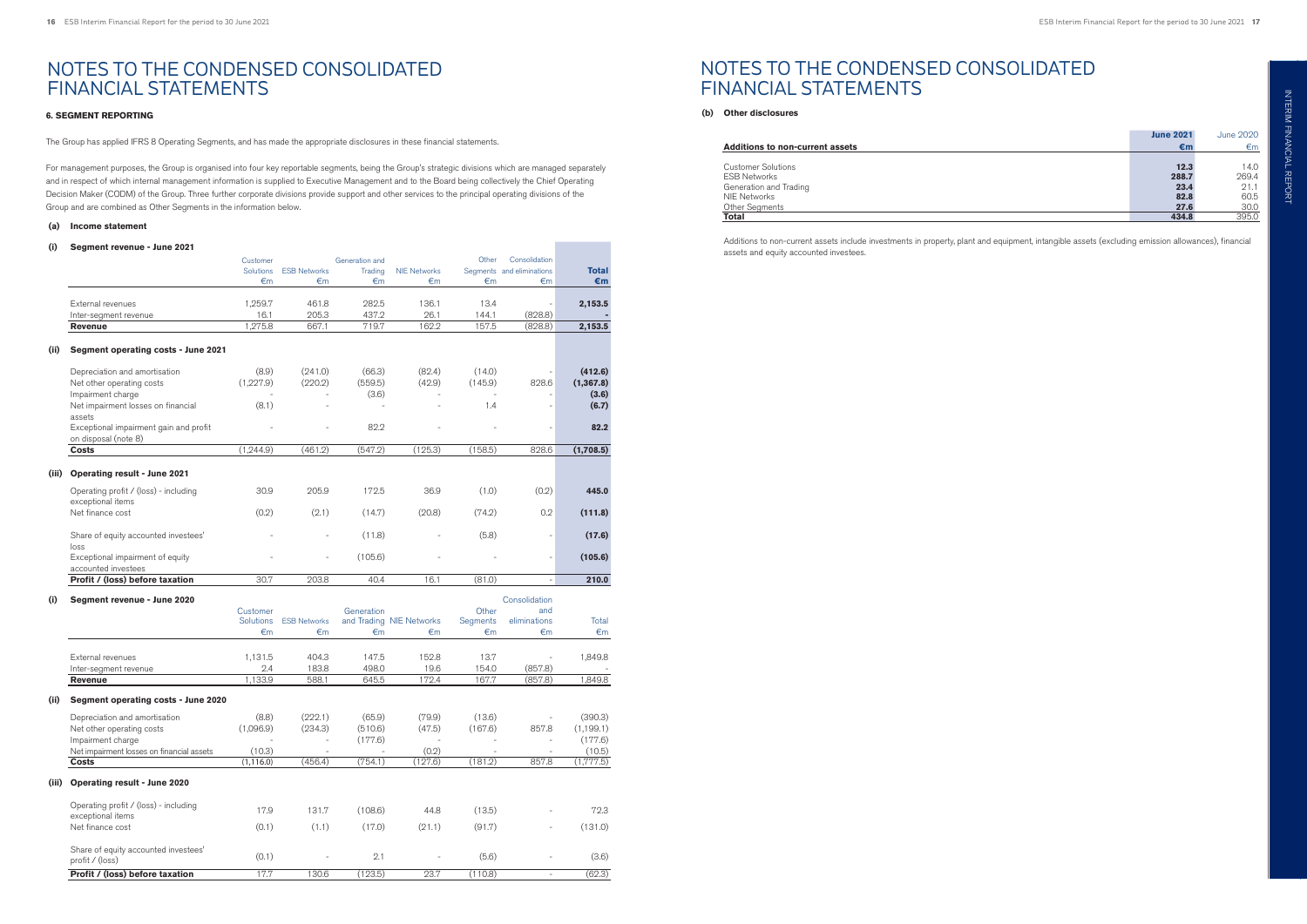| <b>8. EXCEPTIONAL ITEMS</b>                                         | <b>June 2021</b> | June 2020 |
|---------------------------------------------------------------------|------------------|-----------|
|                                                                     | €m               | €m        |
|                                                                     |                  |           |
| Profit on disposal of equity accounted investee and impairment gain | 82.2             |           |
| Impairment of equity accounted investee                             | (105.6)          |           |
| Impairment charges                                                  |                  | (176.6)   |
|                                                                     | (23.4)           | 176.6)    |

#### **2021 Profit on disposal of equity accounted investee and impairment gain**

In June 2021 ESB completed the disposal of its shareholding in Tilbury Green Power Holdings Limited (Tilbury) to Lakeside BidCo Limited (a consortium of Altri / Greenvolt and Equitix). The Group was a 47% partner in Tilbury, a joint arrangement formed with Green Investment Bank (47%) and Scandinavian equipment suppliers BWSC and AET (6%). Tilbury operates a waste wood to energy plant in Great Britain.

The gain arising on the disposal of ESB's shareholding in Tilbury comprises of two components:

- €3.2 million, being the difference between the proceeds received for the equity shareholding held less its carrying value of €nil at the date of disposal. The carrying value reflects share of joint venture losses recognised in previous periods; and

- €79.0 million impairment gain in respect of shareholder loans to Tilbury. The impairment gain includes the reversal of expected credit losses previously recognised in the income statement and interest income not previously recognised as the loans were accounted for under IFRS 9 as a stage 3 credit impaired asset.

### **2021 Impairment of equity accounted investee**

The Group's interests in the net assets are included as investments in joint ventures on the face of the consolidated balance sheet at an amount representing the Group's share of the fair values of the net assets at acquisition plus goodwill, acquisition costs, the Group's share of post-acquisition retained income and expenses, less any impairment charge.

The carrying value as at 30 June 2021 prior to the impairment test was €243.1 million reflecting initial equity investment and movements thereafter relating to translation differences, the Group's share of loss after tax and fair value movements on cash flow hedges (net of deferred tax). The recoverable amount has been assessed as €137.5 million as at 30 June 2021. This has resulted in an impairment charge of €105.6 million (30 June 2020: €nil) being recorded as an exceptional item in 2021.

The Neart na Gaoithe (UK) project is being constructed through NNG Windfarm Holdings Limited, a joint arrangement between ESBIIUK Limited and EDF Renewables UK Limited.

The purpose of this joint arrangement is to develop a 448 MW wind farm off the east coast of Scotland. As a result of delays to the project and an expectation of significant additional construction costs (primarily due to more challenging sea-bed conditions than anticipated) an impairment test of the carrying value of the Neart na Gaoithe project included within investments in equity accounted investees was performed as at 30 June 2021.

The main assumptions used in performing the impairment test are outlined below: - Most likely Commercial Operation Date.

- Forecast cash outflows to Commercial Operation Date are based on equity contributions required to fund construction and financing costs to completion (including contingencies).

- Forecast cash inflows are based on the future dividend stream from Neart na Gaoithe once commercial operation has commenced, which is in turn driven by forecasted wind load factors, regulatory support during the Contract for Difference period, operating and maintenance costs, forecast rates of inflation and forward prices for electricity. - Selection of appropriate risk-adjusted discount rate (5.25%).

### **2020 Impairment charges**

The impact of COVID-19 on electricity demand in the short term, in addition to lower forecast wholesale electricity margins in both the GB market and the Integrated Single Electricity Market (I-SEM) were the indicators that prompted impairment reviews as at 30 June 2020. Impairment reviews were undertaken in respect of the following assets; I-SEM thermal and onshore windfarm assets, GB thermal, onshore and offshore windfarm assets. With the exception of Carrington Combined Cycle Gas Turbine (CCGT), the recoverable amount of each asset was higher than the value in use and no impairments were noted.

The main assumptions used in preparing the impairment reviews are outlined below: -The cash flow period used is to the end of each individual asset's life. -Specific discount rates are applied to each class of asset and applied to their cash inflows and outflows in determining the NPV. -Forecast cash inflows for each asset and generation plant are based on the forecasted running profiles for the plants, regulatory support, forward prices for electricity, gas and carbon.

-Forecast cash outflows reflect the forecast operating and capital expenditure plans based on the Board approved five-year business plans and ten-year long term asset plans updated for management's latest view. Thereafter, forecast cash outflows are extrapolated based on forecast inflation rates, forecast running profile and management's view of required operating and capital expenditure. -Sensitivity analysis is performed in respect of significant assumptions.

Carrington is an 880MW Combined Cycle Gas Turbines plant in the Generation and Trading segment located in Great Britain (GB). It was commissioned in September 2016. A value in use calculation was used to determine the recoverable amount as €401.0 million as at 30 June 2020. This resulted in an impairment charge of €176.6 million (2019: €nil) being recorded in operating costs in 2020. The impairment reflected lower forecasted demand resulting in lower day ahead power prices and lower peak prices, both resulting in lower forecasted revenue and margins. The real discount rate applied to the projected cash flows to determine the NPV was a pre-tax rate of 6.1% (2019: 6.1%).

### **9. OTHER OPERATING INCOME**

### **7. REVENUE FROM CONTRACTS WITH CUSTOMERS**

IFRS 15 requires disclosure to reflect the nature, timing, amount and uncertainty of its revenue within its disclosure requirements. ESB has determined that the disaggregation using existing segments and the nature of revenues is appropriate for its circumstances.

|                                                     | Customer<br>Solutions    | <b>ESB</b><br><b>Networks</b> | Generation<br>& Trading  | <b>NIE</b><br><b>Networks</b> | Other<br>Segments | Consolidation<br>and<br>eliminations | <b>Total</b> |
|-----------------------------------------------------|--------------------------|-------------------------------|--------------------------|-------------------------------|-------------------|--------------------------------------|--------------|
| 30 June 2021                                        | $\epsilon$ m             | $\epsilon$ m                  | $\epsilon$ m             | €m                            | €m                | €m                                   | €m           |
| <b>External revenues</b>                            |                          |                               |                          |                               |                   |                                      |              |
| Revenue from power generation                       |                          | $\overline{\phantom{a}}$      | 282.5                    |                               |                   | $\overline{\phantom{a}}$             | 282.5        |
| Revenue from Use of System charges to customers     | $\overline{\phantom{0}}$ | 430.9                         | $\overline{\phantom{0}}$ | 127.0                         | -                 | $\overline{\phantom{0}}$             | 557.9        |
| Revenue from supply contributions                   | -                        | 30.9                          | $\overline{\phantom{0}}$ | 9.1                           |                   |                                      | 40.0         |
| Revenue from sales to electricity and gas customers | 1.244.4                  | $\overline{\phantom{a}}$      | $\overline{\phantom{0}}$ | -                             |                   | $\overline{\phantom{0}}$             | 1.244.4      |
| Other revenue                                       | 15.3                     | $\overline{\phantom{a}}$      |                          |                               | 13.4              |                                      | 28.7         |
| Revenue from contracts with customers               | 1.259.7                  | 461.8                         | 282.5                    | 136.1                         | 13.4              | ۰                                    | 2,153.5      |
| Inter-segment revenue                               | 16.1                     | 205.3                         | 437.2                    | 26.1                          | 44.1              | (828.8)                              |              |
| <b>Total ESB Group revenue</b>                      | 1,275.8                  | 667.1                         | 719.7                    | 162.2                         | 157.5             | (828.8)                              | 2,153.5      |

| 30 June 2020                                        | Customer<br>Solutions<br>€m | <b>ESB</b><br><b>Networks</b><br>€m | Generation<br>& Trading<br>€m | <b>NIE</b><br><b>Networks</b><br>€m | Other<br><b>Segments</b><br>€m | Consolidation<br>and<br>eliminations<br>€m | Total<br>€m |
|-----------------------------------------------------|-----------------------------|-------------------------------------|-------------------------------|-------------------------------------|--------------------------------|--------------------------------------------|-------------|
| <b>External revenues</b>                            |                             |                                     |                               |                                     |                                |                                            |             |
| Revenue from power generation                       |                             | $\overline{\phantom{0}}$            | 147.5                         |                                     |                                | -                                          | 147.5       |
| Revenue from Use of System charges to customers     | $\overline{\phantom{a}}$    | 376.8                               | $\overline{\phantom{a}}$      | 144.5                               |                                | -                                          | 521.3       |
| Revenue from supply contributions                   | $\overline{\phantom{a}}$    | 27.5                                | $\overline{\phantom{a}}$      | 8.3                                 | -                              | -                                          | 35.8        |
| Revenue from sales to electricity and gas customers | 1,100.0                     | -                                   | $\overline{\phantom{a}}$      | $\overline{\phantom{a}}$            |                                | -                                          | 1,100.0     |
| Other revenue                                       | 31.5                        | $\overline{\phantom{a}}$            | $\overline{\phantom{0}}$      | $\overline{\phantom{a}}$            | 13.7                           | -                                          | 45.2        |
| Revenue from contracts with customers               | 1,131.5                     | 404.3                               | 147.5                         | 152.8                               | 13.7                           | ۰                                          | 1,849.8     |
| Inter-segment revenue                               | 2.4                         | 183.8                               | 498.0                         | 19.6                                | 154.0                          | (857.8)                                    |             |
| <b>Total ESB Group revenue</b>                      | 1,133.9                     | 588.1                               | 645.5                         | 172.4                               | 167.7                          | (857.8)                                    | 1.849.8     |

### NOTES TO THE CONDENSED CONSOLIDATED FINANCIAL STATEMENTS

| <b>OTHER OPERATING INCOME</b>                                                          | <b>June 2021</b> | June 2020     |
|----------------------------------------------------------------------------------------|------------------|---------------|
|                                                                                        | €m               | $\epsilon$ m  |
|                                                                                        |                  |               |
| Profit on disposal of property, plant and equipment and intangible assets              | 0.2              | 0.1           |
| Profit on disposal of equity accounted investees                                       | 3.2              |               |
| Dividends received                                                                     |                  | $0.5^{\circ}$ |
| Fair value movements on assets held at fair value through profit and loss <sup>1</sup> |                  | 6.2           |
| Total                                                                                  | 3.4              | 6.8           |

1 These fair value movements relate to adjustments to the value of investments in renewables enterprises held by ESB Novusmodus Limited Partnership, a subsidiary, as detailed in note14.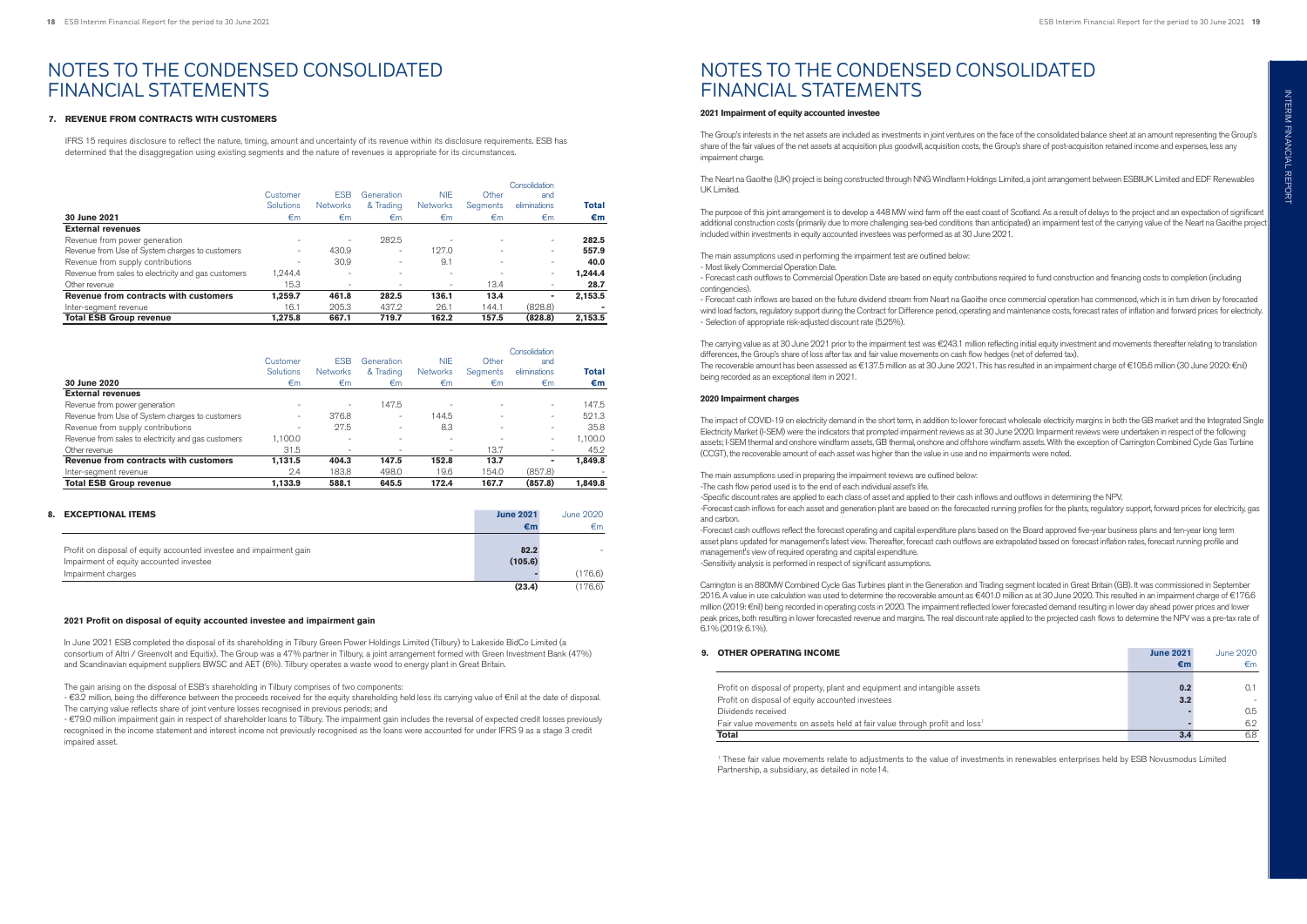| <b>11. NET FINANCE COST AND OTHER FINANCING CHARGES</b>                              |        | June 2020    |  |
|--------------------------------------------------------------------------------------|--------|--------------|--|
|                                                                                      | €m     | $\epsilon$ m |  |
| Interest payable on borrowings                                                       | 70.1   | 77.9         |  |
| Less capitalised interest                                                            | (10.9) | (12.5)       |  |
| Net interest on borrowings                                                           | 59.2   | 65.4         |  |
| <b>Financing charges:</b>                                                            |        |              |  |
| - on NIE Networks pension scheme (note 20)                                           | 0.7    | 1.1          |  |
| - on ESB pension scheme (note 21)                                                    | 2.8    | 9.8          |  |
| - on provisions                                                                      | 2.1    | 1.2          |  |
| - on lease obligations                                                               | 1.0    | 0.9          |  |
| <b>Total financing charges</b>                                                       | 6.6    | 13.0         |  |
| Fair value (gains) / losses on financial instruments:                                |        |              |  |
| - currency / interest rate swaps: cash flow hedges, transfer from OCI                | 2.3    | (0.3)        |  |
| - interest rate swaps and inflation-linked swaps not qualifying for hedge accounting | 46.3   | 53.6         |  |
| Total fair value losses on financial instruments                                     | 48.6   | 53.3         |  |
| <b>Finance cost</b>                                                                  | 114.4  | 131.7        |  |
| <b>Finance income</b>                                                                | (2.6)  | (0.7)        |  |
| <b>Net finance cost</b>                                                              | 111.8  | 131.0        |  |

The financing charges on provisions are calculated in accordance with the policy for discounting of future payment obligations as disclosed in the 2020 consolidated financial statements.

Included in interest rate swaps and inflation-linked swaps not qualifying for hedge accounting are fair value losses relating to interest rate swaps, fair value losses on inflation-linked interest rate swaps and fair value gains on currency swaps. See note 19 for further details of these movements. <sup>2</sup>The pension charge for other schemes include contributions to the ESB Defined Contribution Scheme, the ESB Defined Benefit Pension Scheme, the Options section of the NIE Networks Pension Scheme (NIE Networks Scheme) and the stakeholder pension scheme for Great Britain (GB) employees (FMUK Pension Scheme). See note 20 and 21 for further details.

<sup>3</sup>The NIE Networks pension scheme charge relates solely to the Focus section of the NIE Networks Scheme. See note 20 for further details.

Included in finance income is interest on borrowings receivable from Inchcape Offshore Limited €1.7 million (30 June 2020: €nil) and Oweninny Power DAC €0.1 million (30 June 2020: €0.2 million).

### NOTES TO THE CONDENSED CONSOLIDATED FINANCIAL STATEMENTS

### **12. EMPLOYEES**

### **Employee costs in period**

### **Current staff costs (excluding pension)**

|                                                              | <b>June 2021</b> | June 2020 |
|--------------------------------------------------------------|------------------|-----------|
| <b>Employee costs in period</b>                              | €m               | €m        |
|                                                              |                  |           |
| Current staff costs (excluding pension)                      |                  |           |
| <b>Salaries</b>                                              | 273.3            | 275.8     |
| Overtime                                                     | 16.8             | 17.9      |
| Social welfare costs (PRSI and national insurance)           | 23.8             | 22.8      |
| Other payroll benefits <sup>1</sup>                          | 10.5             | 14.3      |
| <b>Payroll cost for employees</b>                            | 324.4            | 330.8     |
| Pension and other employee benefit costs                     |                  |           |
| Pensions charge $-$ other schemes <sup>2</sup>               | 26.0             | 25.5      |
| NIE Networks pension scheme charge <sup>3</sup>              | 4.3              | 3.2       |
|                                                              | 30.3             | 28.7      |
| Capitalised payroll                                          | (98.5)           | (84.1)    |
| Total employee related costs charged to the income statement | 256.2            | 275.4     |

<sup>3</sup> Impairment gain of €79.0 million (30 June 2020: €nil) has been recognised in 2021 and is disclosed as an exceptional item in the income statement (see note 8 for further details).

#### **Pension and other employee benefit costs**

#### Capitalised payroll

### **Total employee related costs charged to the income statement**

<sup>1</sup>These benefits primarily include travel and subsistence allowances.

### NOTES TO THE CONDENSED CONSOLIDATED FINANCIAL STATEMENTS

| 10. OPERATING COSTS (including net impairment losses on financial assets) | <b>June 2021</b> | June 2020                |
|---------------------------------------------------------------------------|------------------|--------------------------|
|                                                                           | €m               | $\epsilon$ m             |
| Employee costs (note 12)                                                  | 256.2            | 275.4                    |
| Energy costs <sup>1</sup>                                                 | 880.1            | 655.1                    |
| Operations and maintenance                                                | 231.7            | 275.4                    |
| Net impairment losses on financial assets                                 | 6.7              | 10.5                     |
| Other impairment charges <sup>2</sup>                                     | 3.6              | 177.6                    |
| Impairment gain <sup>3</sup>                                              | (79.0)           | $\overline{\phantom{a}}$ |
| Depreciation and amortisation                                             | 412.6            | 390.3                    |
| Total                                                                     | 1.711.9          | 1.784.3                  |

1 Included in energy costs is a gain of €12.8 million (30 June 2020: gain of €3.0 million) relating to the fair valuing of fuel commodity swaps which have not been designated as accounting hedges.

2 Impairment charges of €3.6 million (30 June 2020: €177.6 million) have been recognised in 2021, €nil (30 June 2020: €176.6 million) of which have been disclosed as exceptional items in the income statement (see note 8 for further details).

### **Net impairment losses on financial assets**

Net impairment losses on financial assets include impairment losses incurred on trade and other receivables of €6.7 million (30 June 2020: €10.5 million).

The application of IFRS 9 to the Group's financial trade and other receivables and contract assets is described in note 17 of the 2020 consolidated financial statements. The Group has continued to apply the simplified model in order to measure impairment provisions for credit losses on trade and other receivables, contract assets, and other financial assets that are not carried at fair value.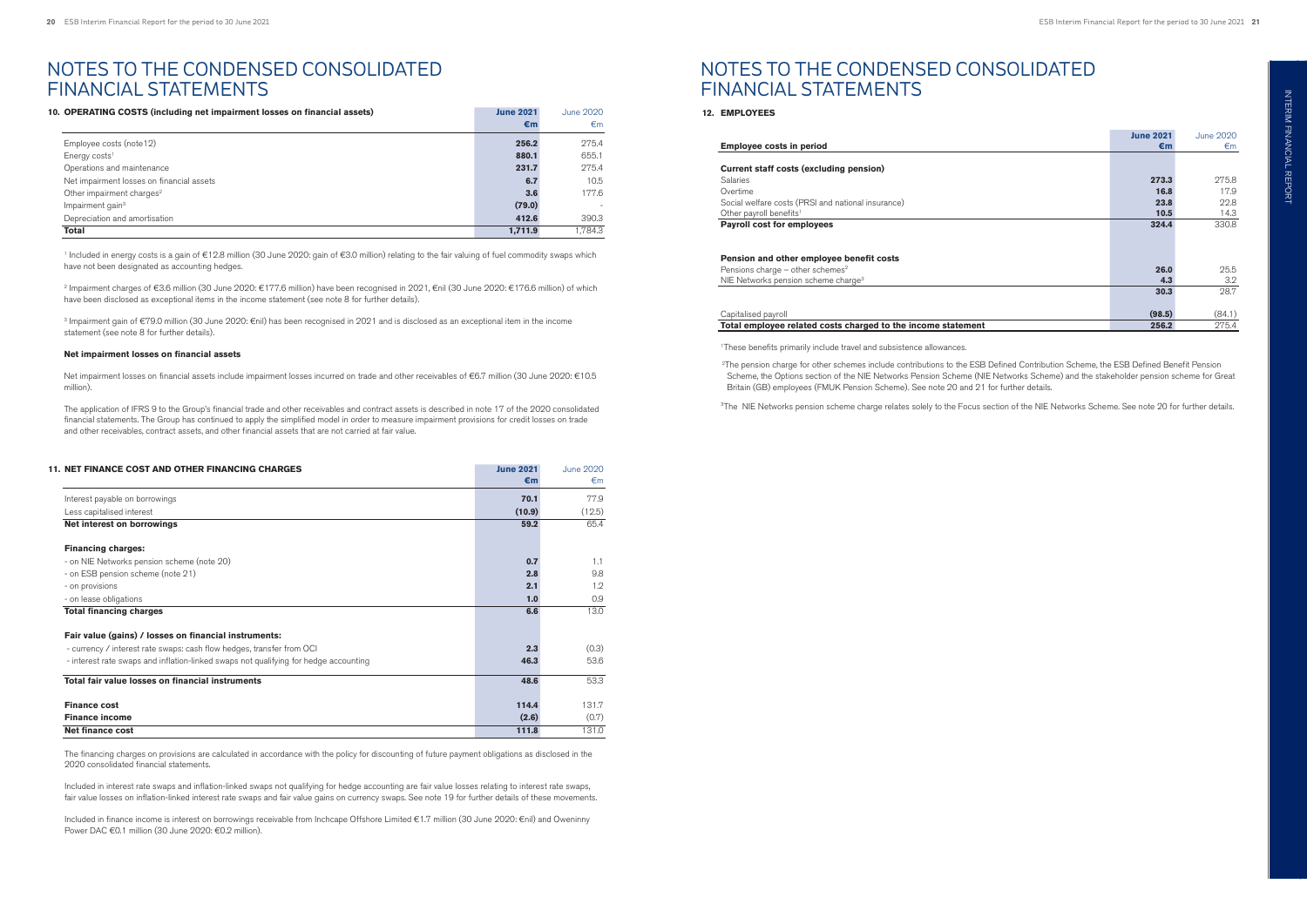### **13. PROPERTY, PLANT & EQUIPMENT**

|                                            | Land and  | Plant and | Total assets in | Assets under             |              |
|--------------------------------------------|-----------|-----------|-----------------|--------------------------|--------------|
|                                            | buildings | machinery | commission      | construction             | <b>Total</b> |
|                                            | €m        | €m        | $\epsilon$ m    | €m                       | €m           |
|                                            |           |           |                 |                          |              |
| Cost                                       |           |           |                 |                          |              |
| <b>Balance at 1 January 2020</b>           | 1,220.1   | 20,213.1  | 21,433.2        | 1,366.8                  | 22,800.0     |
| Additions                                  |           | 178.5     | 178.5           | 156.7                    | 335.2        |
| Retirements / disposals                    |           | (8.3)     | (8.3)           |                          | (8.3)        |
| Transfers out of assets under construction | 3.8       | 85.3      | 89.1            | (89.1)                   |              |
| Transfers from intangible assets           |           | 0.1       | 0.1             |                          | 0.1          |
| Translation differences                    | (1.3)     | (356.9)   | (358.2)         | (2.0)                    | (360.2)      |
| Balance at 30 June 2020                    | 1,222.6   | 20,111.8  | 21,334.4        | 1,432.4                  | 22,766.8     |
|                                            |           |           |                 |                          |              |
| <b>Balance at 1 January 2021</b>           | 1,240.8   | 20,890.6  | 22,131.4        | 1,303.3                  | 23,434.7     |
| Additions                                  |           | 190.3     | 190.3           | 182.6                    | 372.9        |
| Retirements / disposals                    |           | (36.7)    | (36.7)          | (0.8)                    | (37.5)       |
| Transfers out of assets under construction | 5.6       | 82.6      | 88.2            | (88.2)                   |              |
| Transfers to intangible assets             |           | (0.1)     | (0.1)           | (0.7)                    | (0.8)        |
| Translation differences                    | 0.9       | 233.1     | 234.0           |                          | 234.0        |
| Balance at 30 June 2021                    | 1,247.3   | 21,359.8  | 22,607.1        | 1,396.2                  | 24,003.3     |
|                                            |           |           |                 |                          |              |
| <b>Depreciation</b>                        |           |           |                 |                          |              |
| <b>Balance at 1 January 2020</b>           | 699.1     | 11,023.5  | 11,722.6        |                          | 11,722.6     |
| Charge for the period                      | 11.2      | 343.0     | 354.2           |                          | 354.2        |
| Retirements / disposals                    |           | (8.3)     | (8.3)           |                          | (8.3)        |
| Impairment                                 |           | 176.6     | 176.6           |                          | 176.6        |
| Translation differences                    | (0.2)     | (148.4)   | (148.6)         | $\overline{\phantom{a}}$ | (148.6)      |
| Balance at 30 June 2020                    | 710.1     | 11,386.4  | 12,096.5        |                          | 12,096.5     |
|                                            |           |           |                 |                          |              |
| <b>Balance at 1 January 2021</b>           | 718.8     | 11,784.2  | 12,503.0        | 1.6                      | 12,504.6     |
| Charge for the period                      | 10.8      | 364.9     | 375.7           |                          | 375.7        |
| Retirements / disposals                    |           | (36.5)    | (36.5)          | $\overline{\phantom{a}}$ | (36.5)       |
| Transfers to intangible assets             |           | (5.6)     | (5.6)           | $\overline{a}$           | (5.6)        |
| Impairment                                 |           |           |                 | 3.6                      | 3.6          |
| Translation differences                    | 0.1       | 104.5     | 104.6           |                          | 104.6        |
| Balance at 30 June 2021                    | 729.7     | 12,211.5  | 12,941.2        | 5.2                      | 12,946.4     |
|                                            |           |           |                 |                          |              |
| Net book value at 30 June 2021             | 517.6     | 9,148.3   | 9,665.9         | 1,391.0                  | 11,056.9     |
| Net book value at 31 December 2020         | 522.0     | 9,106.4   | 9,628.4         | 1,301.7                  | 10,930.1     |
| Net book value at 30 June 2020             | 512.5     | 8,725.4   | 9,237.9         | 1,432.4                  | 10,670.3     |
| Net book value at 1 January 2020           | 521.0     | 9.189.6   | 9.710.6         | 1,366.8                  | 11,077.4     |
|                                            |           |           |                 |                          |              |

During the period the Group capitalised interest of €10.9 million (30 June 2020: €12.5 million) in assets under construction, using an effective interest rate of 2.4% (30 June 2020: 2.5%).

### **Impairment charge**

An impairment review has been carried out on assets displaying indications of impairment as at 30 June 2021 resulting in an impairment charge of €3.6 million (30 June 2020: €176.6 million) of which €nil has been disclosed as exceptional (30 June 2020: €176.6 million). Refer to note 8 for further details on these exceptional impairment items.

The impairment charge of €3.6 million in 2021 relates to a generation development no longer proceeding.

### NOTES TO THE CONDENSED CONSOLIDATED FINANCIAL STATEMENTS

### NOTES TO THE CONDENSED CONSOLIDATED FINANCIAL STATEMENTS

### **14. FINANCIAL ASSET INVESTMENTS AT FAIR VALUE THROUGH PROFIT OR LOSS AND EQUITY ACCOUNTED INVESTEES**

### **Balance at 1 January 2020**

| Additions                                        |
|--------------------------------------------------|
| Disposals                                        |
| Share of loss (net)                              |
| Share of fair value movement on cash flow hedges |
| Fair value movement through profit and loss      |
| Dividends received                               |
| Repayments                                       |
| Translation differences                          |
|                                                  |

### **Balance at 30 June 2020**

### **Balance at 1 January 2021**

### **Balance at 30 June 2021**

|                                                  | <b>Equity</b><br>accounted<br><b>investees</b> | <b>Financial</b><br>assets at fair<br>value through<br>profit or loss | <b>Total</b> |
|--------------------------------------------------|------------------------------------------------|-----------------------------------------------------------------------|--------------|
|                                                  | €m                                             | $\epsilon$ m                                                          | €m           |
| <b>Balance at 1 January 2020</b>                 | 413.5                                          | 13.4                                                                  | 426.9        |
| Additions                                        |                                                | 0.7                                                                   | 0.7          |
| Disposals                                        |                                                | (12.7)                                                                | (12.7)       |
| Share of loss (net)                              | (3.6)                                          |                                                                       | (3.6)        |
| Share of fair value movement on cash flow hedges | (3.1)                                          |                                                                       | (3.1)        |
| Fair value movement through profit and loss      |                                                | 6.2                                                                   | 6.2          |
| Dividends received                               | (10.5)                                         |                                                                       | (10.5)       |
| Repayments                                       | (1.5)                                          |                                                                       | (1.5)        |
| <b>Translation differences</b>                   | (23.7)                                         |                                                                       | (23.7)       |
| <b>Balance at 30 June 2020</b>                   | 371.1                                          | 7.6                                                                   | 378.7        |
| <b>Balance at 1 January 2021</b>                 | 378.1                                          | 8.6                                                                   | 386.7        |
| Additions                                        | 4.6                                            | 0.2                                                                   | 4.8          |
| Transfer to other receivables                    |                                                | (3.3)                                                                 | (3.3)        |
| Share of loss (net)                              | (17.6)                                         |                                                                       | (17.6)       |
| Share of fair value movement on cash flow hedges | 34.0                                           |                                                                       | 34.0         |
| Dividends received                               | (3.3)                                          |                                                                       | (3.3)        |
| Impairment                                       | (105.6)                                        |                                                                       | (105.6)      |
| <b>Translation differences</b>                   | 16.2                                           | (0.1)                                                                 | 16.1         |
| Balance at 30 June 2021                          | 306.4                                          | 5.4                                                                   | 311.8        |

#### **Impairment charge**

An impairment test has been carried out on assets displaying indications of impairment as at 30 June 2021 resulting in an exceptional impairment charge of €105.6 million (30 June 2020: €nil). Refer to note 8 for further details on the exceptional impairment item.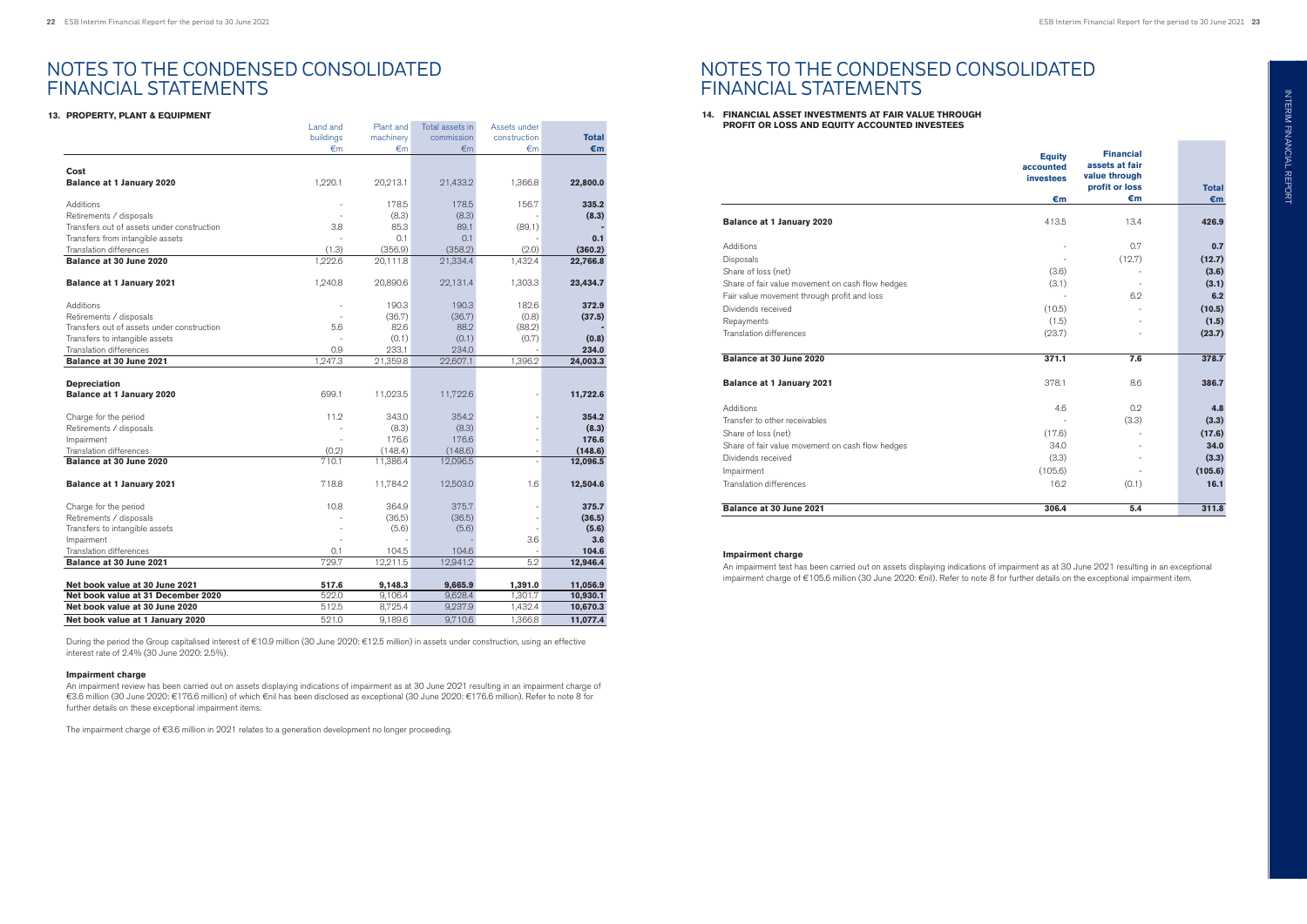#### **15. INVENTORIES**

|                               | <b>June 2021</b> | December 2020 |
|-------------------------------|------------------|---------------|
|                               | $\epsilon$ m     | $\epsilon$ m  |
|                               |                  |               |
| Materials                     | 37.5             | 36.6          |
| Fuel                          | 36.0             | 37.1          |
| Construction work in progress | 86.9             | 86.4          |
| <b>Total</b>                  | 160.4            | 160.1         |

Inventories consumed during the period ended 30 June 2021 totalled €51.9 million (30 June 2020: €24.6 million). Provision for impairments recognised during the period was €0.3 million (30 June 2020: €0.4 million).

Following a survey of coal stocks, €3.6 million (30 June 2020: €nil) was written back during the period.

Construction work in progress includes property assets which are being constructed for resale and stated at the lower of cost and net realisable value.

### **16. CHANGES IN EQUITY**

### **(i) Non-controlling interest**

Non-controlling interests at 30 June 2021 relate to the minority shareholdings in Crockahenny Wind Farm DAC, Mountain Lodge Power DAC, and other companies associated with wind and solar projects.

| (ii) | <b>Dividends</b>                                                  | <b>June 2021</b> | June 2020    |
|------|-------------------------------------------------------------------|------------------|--------------|
|      |                                                                   | €m               | $\epsilon$ m |
|      | Dividends on capital stock:                                       |                  |              |
|      | Total dividend paid 4.13 (2020: nil) cents per capital stock unit | 80.8             |              |
|      | <b>Total</b>                                                      | 80.8             |              |

Total dividends paid during the period ended 30 June 2021 included a final dividend of €80.8 million in respect of 2020 (30 June 2020: €nil in respect of 2019).

### **17. TAXATION**

|                                                               | <b>June 2021</b> | June 2020 |
|---------------------------------------------------------------|------------------|-----------|
| Income tax expense                                            | $\epsilon$ m     | €m        |
|                                                               |                  |           |
| <b>Current tax expense</b>                                    |                  |           |
| Current tax                                                   | 52.2             | 28.8      |
| Prior year under / (over) provision                           | 0.3              | (3.2)     |
| Value of tax losses surrendered to equity accounted investees | 1.6              |           |
|                                                               | 54.1             | 25.6      |
| Deferred tax expense                                          |                  |           |
| Origination and reversal of temporary differences             | (3.6)            | (34.0)    |
| Increase in tax rate <sup>1</sup>                             | 29.5             | 11.3      |
| Prior year under provision                                    | 1.6              | 0.8       |
|                                                               | 27.5             | (21.9)    |
|                                                               |                  |           |
| <b>Total</b>                                                  | 81.6             | 3.7       |

1 The substantively enacted UK corporation tax rate was increased from 17% to 19% on 1 April 2020, effectively cancelling the proposed reduction in the future corporation tax rate. This change gave rise to an increase in the UK Group's net deferred tax liability as at 30 June 2020 in the amount of €11.3 million.

A further change to the main UK corporation tax rate was announced in the UK Budget on 3 March 2021 and was substantively enacted for IFRS and UK GAAP purposes on 24 May 2021. The rate applicable for now and until 31 March 2023 remains at 19%. The 25% tax rate applies to profits earned on or after 1 April 2023. This change gave rise to an increase in the UK Group's net deferred tax liability as at 30 June 2021 in the amount of €29.5 million.

### **18. BORROWINGS AND OTHER DEBT**

|                                             | Recourse   | Non-recourse   | <b>June 2021</b> | December 2020 |
|---------------------------------------------|------------|----------------|------------------|---------------|
|                                             | borrowings | borrowings     | <b>Total</b>     | Total         |
|                                             | €m         | €m             | $\epsilon$ m     | €m            |
| <b>Current borrowings</b>                   |            |                |                  |               |
| - Repayable by instalments                  | 74.2       |                | 74.2             | 74.5          |
| - Repayable other than by instalments       |            |                |                  | 55.1          |
| <b>Total current borrowings</b>             | 74.2       |                | 74.2             | 129.6         |
| <b>Non-current borrowings</b>               |            |                |                  |               |
| - Repayable by instalments                  |            |                |                  |               |
| Between one and two years                   | 74.8       |                | 74.8             | 71.4          |
| Between two and five years                  | 182.8      |                | 182.8            | 200.3         |
| After five years                            | 200.9      |                | 200.9            | 235.9         |
|                                             | 458.5      |                | 458.5            | 507.6         |
| - Repayable other than by instalments       |            |                |                  |               |
| Between one and two years                   |            |                |                  |               |
| Between two and five years                  | 538.1      | 872.0          | 1,410.1          | 919.8         |
| After five years                            | 3,259.9    |                | 3,259.9          | 3,686.6       |
|                                             | 3,798.0    | 872.0          | 4,670.0          | 4,606.4       |
| <b>Total non-current borrowings</b>         | 4,256.5    | 872.0          | 5,128.5          | 5,114.0       |
| <b>Total borrowings outstanding</b>         | 4,330.7    | 872.0          | 5,202.7          | 5,243.6       |
|                                             |            |                |                  |               |
|                                             |            |                | <b>June 2021</b> | December 2020 |
| <b>Current borrowings by facility</b>       |            | <b>Ref</b>     | €m               | €m            |
| <b>ESB Eurobonds</b>                        |            | 1              |                  |               |
| Non-recourse long-term project finance debt |            | $\overline{2}$ |                  | 1.9           |
| Non-recourse NIE Networks Sterling bonds    |            | 3              |                  |               |
| Long-term bank borrowings                   |            | 4              | 74.2             | 72.1          |
| Private placement borrowings                |            | 5              |                  | 55.6          |
|                                             |            |                | 74.2             | 129.6         |

|  |  | Non-current borrowings by facility |  |  |
|--|--|------------------------------------|--|--|
|--|--|------------------------------------|--|--|

| <b>ESB Eurobonds</b>                        |
|---------------------------------------------|
| Non-recourse long-term project finance debt |
| Non-recourse NIE Networks Sterling bonds    |
| Long-term bank borrowings                   |
| Private placement borrowings                |

|                                             |            | <b>June 2021</b> | December 2020 |  |
|---------------------------------------------|------------|------------------|---------------|--|
| Non-current borrowings by facility          | <b>Ref</b> | €m               | $\epsilon$ m  |  |
|                                             |            |                  |               |  |
| <b>ESB Eurobonds</b>                        |            | 3,559.6          | 3,542.1       |  |
| Non-recourse long-term project finance debt | ∩          |                  | 10.1          |  |
| Non-recourse NIE Networks Sterling bonds    | 3          | 872.0            | 832.7         |  |
| Long-term bank borrowings                   |            | 454.9            | 494.8         |  |
| Private placement borrowings                | 5          | 242.0            | 234.3         |  |
|                                             |            | 5.128.5          | 5.114.0       |  |

With the exception of borrowings relating to non-recourse project finance debt, which is secured against specific assets, none of the borrowings are secured against the Group assets.

ESB was rated A- from Standard & Poor's (outlook stable) and A3 (equivalent to A-) from Moody's (outlook stable) at June 2021.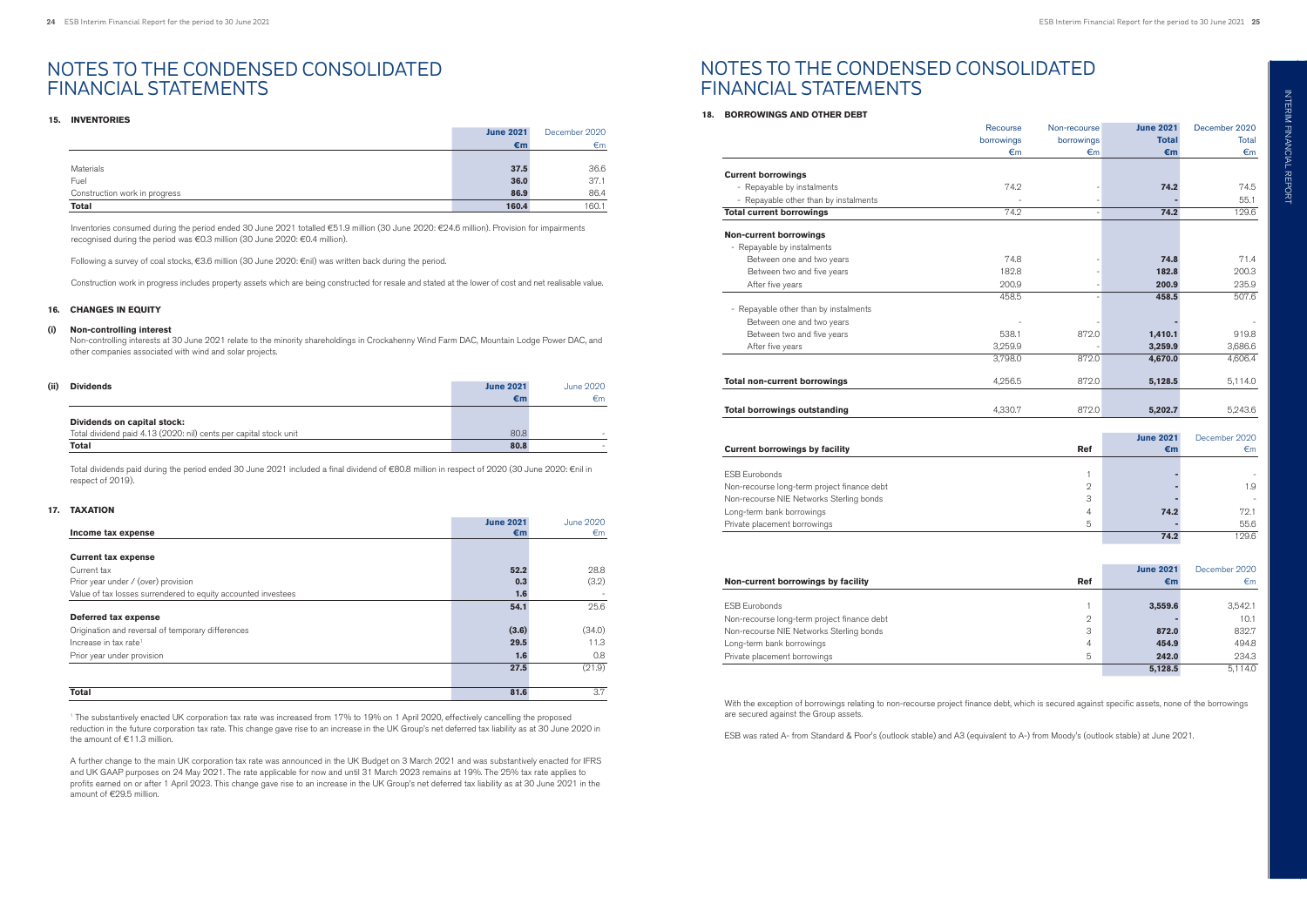| <b>Issuer</b>          | <b>Value</b>                               | <b>Issue Date</b>     | <b>Tenor</b> | <b>Coupon</b> |
|------------------------|--------------------------------------------|-----------------------|--------------|---------------|
| <b>ESB Finance DAC</b> | Euro €300.0 million                        | November 2013         | 10 years     | 3.494%        |
| <b>ESB Finance DAC</b> | Euro €500.0 million                        | June 2015             | 12 years     | 2.125%        |
| <b>ESB Finance DAC</b> | Euro $€600.0$ million                      | June 2016             | 15 years     | 1.875%        |
| <b>ESB Finance DAC</b> | Euro €500.0 million                        | January 2017          | 12 years     | 1.750%        |
| <b>ESB Finance DAC</b> | Euro €500.0 million                        | November 2018         | 15 years     | 2.125%        |
| <b>ESB Finance DAC</b> | Euro $€100.0$ million                      | April 2019            | 25 years     | 2.000%        |
| <b>ESB Finance DAC</b> | Euro $\epsilon$ 700.0 million (Green bond) | June 2019 / July 2020 | 11 years     | 1.125%        |
| <b>ESB Finance DAC</b> | Stg £325.0 million                         | January 2020          | 15 years     | 1.875%        |

#### **1. ESB Eurobonds**

The table below provides details of ESB Eurobonds included in borrowings at 30 June 2021:

#### **4. Long-term bank borrowings**

| The table below provides details of long-term bank borrowings included in borrowings at<br>30 June 2021:                               | <b>Balance at</b><br>30 June 2021 | <b>Balance at</b><br><b>31 December 2020</b> |
|----------------------------------------------------------------------------------------------------------------------------------------|-----------------------------------|----------------------------------------------|
| €200 million European Investment Bank (EIB) to support renewable connections to the<br>electricity network in the southwest of Ireland | Euro $\epsilon$ 200.0 million     | Euro $\epsilon$ 200.0 million                |
| Other Long term bank borrowings of floating rate debt borrowed on a bilateral basis (apart<br>from above $\in$ 200 million)            | Euro €27.1 million                | Euro $€43.7$ million                         |
| €150.0 million European Investment Bank (EIB) to support the roll out of Smart Meters in<br>Ireland                                    |                                   |                                              |
| $\epsilon$ 1.4 billion revolvoing credit facility (with a syndicate of 14 banks)                                                       |                                   |                                              |

### **18. BORROWINGS AND OTHER DEBT (Continued)**

### NOTES TO THE CONDENSED CONSOLIDATED FINANCIAL STATEMENTS

#### **2. Non-recourse long-term project finance debt**

This debt relates to a wind farm in Great Britain (GB). This has been fully repaid as at 30 June 2021.

A €200.0 million facility with the European Investment Bank (EIB) to support renewable connections to the electricity network in the southwest of Ireland was drawn down in full at 30 June 2021 (December 2020: €200.0 million).

A €150.0 million facility with the European Investment Bank (EIB) to support the roll out of Smart Meters in Ireland was signed in August 2020 and remained fully undrawn at 30 June 2021.

In February 2020 ESB entered into a new €1.4 billion Sustainability linked Revolving Credit Facility up to February 2025 with a group of fourteen international banks. This replaced the previous €1.44 billion facility signed in 2015. In February 2021, the facility was extended to February 2026. €nil of this facility was drawdown at 30 June 2021 (December 2020: €nil).

### **3. Non-recourse NIE Networks Sterling bonds**

The table below provides details of non-recourse NIE Networks Sterling bonds included in borrowings at 30 June 2021:

| <b>Issuer</b>        | Value              | <b>Issue Date</b> | Tenor    | <b>Coupon</b> |
|----------------------|--------------------|-------------------|----------|---------------|
| NIE Networks Limited | Sta £400.0 million | June 2011         | 15 vears | 6.375%        |
| NIE Networks Limited | Stg £350.0 million | September 2018    | vears    | 2.500%        |

### **19. DERIVATIVE FINANCIAL INSTRUMENTS**

### **(a) Fair value by class of derivative financial instrument**

Derivative financial instruments are carried at fair value. The fair value of a financial instrument is the price that would be received to sell an asset or paid to transfer a liability in an orderly transaction between market participants at the measurement date. The method used to calculate the fair value of the Group's financial instruments is discounted cash flow analysis, using a LIBOR discount rate and reflecting counterparty credit risk. This method enables the Group to discount the cash flows at a rate equal to the prevailing market rate of interest taking into account maturity and credit margin.

The fair values of financial instruments, grouped by class of instrument, are as follows:

|                                                             | <b>June 2021</b>      |                   |                            |                               |                  |
|-------------------------------------------------------------|-----------------------|-------------------|----------------------------|-------------------------------|------------------|
|                                                             | Non-current<br>assets | Current<br>assets | Non-current<br>liabilities | Current<br><b>liabilities</b> | <b>Total</b>     |
|                                                             | €m                    | €m                | €m                         | $\epsilon$ m                  | €m               |
| Interest rate swaps<br>Inflation-linked interest rate swaps | -                     | 0.2               | (618.0)                    | (2.6)<br>(26.7)               | (2.4)<br>(644.7) |
| Currency swaps                                              |                       |                   | (23.4)                     |                               | (23.4)           |
| Foreign exchange contracts                                  | 2.0                   | 9.0               | (5.6)                      | (2.3)                         | 3.1              |
| Forward fuel price contracts                                | 9.1                   | 751.3             | (27.8)                     | (727.7)                       | 4.9              |
|                                                             | 11.1                  | 760.5             | (674.8)                    | (759.3)                       | (662.5)          |

|                                      |                       |                          | December 2020              |                               |               |
|--------------------------------------|-----------------------|--------------------------|----------------------------|-------------------------------|---------------|
|                                      | Non-current<br>assets | Current<br>assets        | Non-current<br>liabilities | Current<br><b>liabilities</b> | Total         |
|                                      | €m                    | €m                       | €m                         | €m                            | $\epsilon$ m  |
|                                      |                       |                          |                            |                               |               |
| Interest rate swaps                  | 3.4                   | 0.4                      | (1.6)                      |                               | $2.2^{\circ}$ |
| Inflation-linked interest rate swaps |                       | $\overline{\phantom{a}}$ | (571.3)                    | (21.2)                        | (592.5)       |
| Currency swaps                       |                       |                          | (19.4)                     |                               | (19.4)        |
| Foreign exchange contracts           | 1.4                   | 2.7                      | (3.5)                      | (4.6)                         | (4.0)         |
| Forward fuel price contracts         | 3.5                   | 166.5                    | (9.1)                      | (166.9)                       | (6.0)         |
|                                      | 8.3                   | 169.6                    | (604.9)                    | (192.7)                       | (619.7)       |

### NOTES TO THE CONDENSED CONSOLIDATED FINANCIAL STATEMENTS

### **18. BORROWINGS AND OTHER DEBT (Continued)**

#### **5. Private placement borrowings**

The table below provides details of private placement borrowings included in borrowings at 30 June 2021:

|                                                    | <b>Balance at</b><br>30 June 2021      | <b>Balance at 31</b><br>December 2020  | <b>Issue Date</b>              | <b>Maturity Date</b>           | <b>Coupon</b>    |
|----------------------------------------------------|----------------------------------------|----------------------------------------|--------------------------------|--------------------------------|------------------|
| First Private Placement Senior<br>unsecured notes  | USD \$273.5 million<br>Stg £10 million | USD \$273.5 million<br>Sta £10 million | December 2003<br>December 2003 | December 2023<br>December 2023 | 6.050%<br>6.000% |
| Second Private Placement<br>Senior unsecured notes | Stg £nil                               | Stg £50 million                        | June 2009                      | June 2021                      | 7.310%           |

The private placement debt and certain other facilities have conditions which require ESB to maintain certain interest cover and asset covenants. At 30 June 2021 ESB is fully in compliance with all the covenant requirements associated with the private placement debt and other facilities.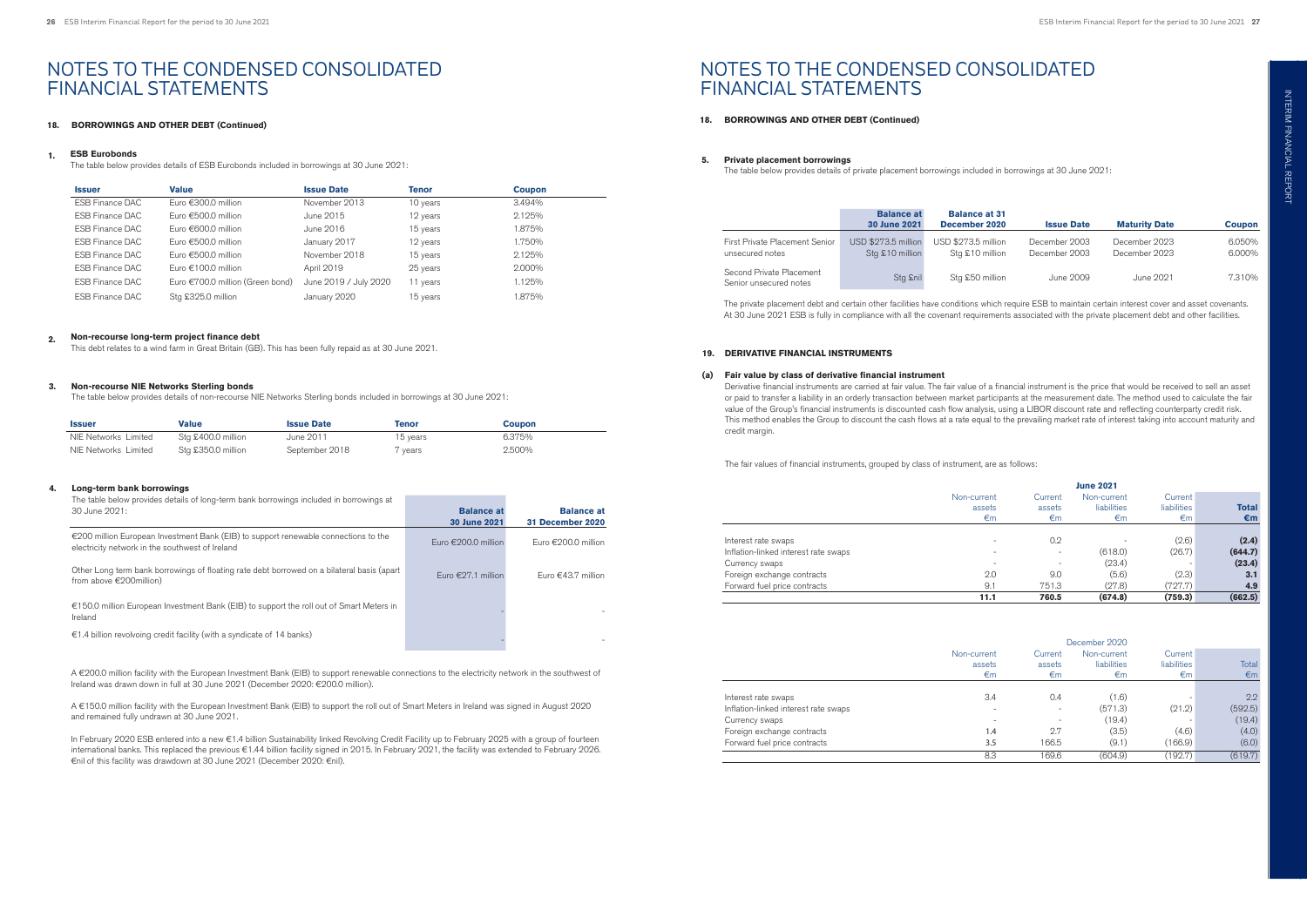### **19. DERIVATIVE FINANCIAL INSTRUMENTS (continued)**

### **(a) Fair value by class of derivative financial instrument (continued)**

The Group decides at inception whether to designate financial instruments into hedge relationships for certain arrangements that meet the specific hedging accounting criteria of IFRS 9.

When interpreting the positive and negative fair values of derivative financial instruments, it should be noted that they are matched with underlying transactions with offsetting risks.

### **(i) Interest rate swaps**

The Group has executed interest rate swaps of Stg £395.0 million (31 December 2020: Stg £454.0 million) in connection with a certain portion of its fixed rate borrowings held by Parent and ESBNI. These have all been classified as cash flow hedges. During 2021, interest rate swaps relating to West Durham Wind Farm Limited matured due to the project finance debt being repaid. In addition, a further Stg £50.0 million matured during the year.

For interest rate swaps, the fair value takes into account the fixed, floating and market rates prevailing at the balance sheet date. As interest rate swaps are marked to market at 30 June 2021, their carrying value is equal to their fair value.

Total movement reflects a loss of €4.6 million (30 June 2020: loss of €2.6 million) during the period in relation to interest rate swaps, of which €6.1 million loss is recognised directly in finance costs in the income statement offset by a payment of €1.5 million in relation to the repayment of the West Durham project finance debt.

#### **(ii) Inflation-linked interest rate swaps**

Inflation-linked interest rate swaps were acquired in December 2010 as part of the purchase of the NIE Networks business. The fair value of the swaps as at 30 June 2021 is a liability of €644.7 million (31 December 2020: €592.5 million liability). The inflation-linked interest rate swaps did not qualify for hedge accounting on acquisition of the NIE Networks business. The fair value of the inflation-linked interest rate swaps is affected by relative movements in interest rates and in market expectations of future retail price index (RPI) movements in the United Kingdom (UK).

On 12 April 2021 the Group, and its counterparty banks, together agreed a restructuring of the swaps, including amendments to certain terms. These changes included an extension of the date of the mandatory early termination clause from 22 June 2022 to 22 December 2025 for the swaps maturing 22 December 2036. The restructuring also included amendments to the fixed interest rate element of the swaps, and a change to the number of swap counterparties.

No ineffectiveness under the meaning of IFRS 9 arose on the currency swaps during the period (30 June 2020: €nil). Separately, included in the income statement for the period 30 June 2021 is a gain of €7.4 million (30 June 2020: gain of €0.6 million) arising on cross-currency swaps which is substantially offset by movements in the translation of the underlying hedged foreign currency borrowings at the prevailing exchange rates and a fair value gain of €1.0 million relating to the novated element of the Currency Swaps (see note 11).

### **Balance at 30 June 2020**

#### **Balance at 1 January 2021**

### **Balance at 30 June 2021**

The overall impact of the restructuring of the swaps, movements in forward interest rates, UK RPI forward prices, foreign currency exchange rates and payments during the period, increased the fair value of the liability by €52.2 million in the period ended 30 June 2021 (30 June 2020: fair value of the liability decreased by €5.9 million). The movement reflects negative mark to market movements in the underlying swaps of €38.1million (30 June 2020: negative movement €55.8 million), reflected in finance costs in the income statement (note 11) offset by payments of €13.4 million (30 June 2020: €7.7 million) arising under the swaps during the period, including fees of €0.5 million relating to the restructuring. In addition, negative translation movements of €27.5 million (30 June 2020: positive translation movements of €42.2 million) during the period on translation of the swaps from sterling to euro are reflected in the OCI.

**Change in benefit obligation Net deficit at 1 January** 

### **(iii) Currency swaps**

#### **(iv) Foreign exchange contracts**

In addition to foreign exchange contracts entered into in relation to the Group's borrowings, the Group has entered into foreign exchange contracts in relation to energy costs, LTSAs and fuel purchase requirements (which are in US dollar and sterling). These contracts have maturities extending until 2024. Total positive fair value movements of €7.1 million (30 June 2020: negative movements of €26.3 million) were recognised during the period in relation to such foreign exchange contracts, of which a positive €0.1 million (30 June 2020: positive movements of €3.6 million) was recognised through OCI and positive fair value movement of €7.0 million (30 June 2020: negative movement of €29.9 million) was recognised in the income statement.

### **Fair value hierarchy**

Further information on the methods of valuing financial instruments is included in note 22.

The fair value of currency swaps is affected by movements in foreign exchange and interest rates. ESB has a portfolio of currency swaps which relate to both a US private placement debt as well as a Euro Bond, the currency swaps are primarily classified as cash flow hedges. The EUR USD cross-currency swaps were entered into in order to swap US dollar interest and principal payments relating to the US Private Placement debt into euro, thereby hedging the risk on these payments over the years to maturity from 2010 to 2023. The EUR GBP cross-currency swaps were entered into in order to swap EUR interest and principal repayments, relating to the EUR bond raised in connection with the refinancing of Carrington Power Limited into GBP, thereby hedging the risk on these payments over the years to maturity from 2018 to 2028.

### NOTES TO THE CONDENSED CONSOLIDATED FINANCIAL STATEMENTS

#### **21. LIABILITY - ESB PENSION SCHEME**

#### **Balance at 1 January 2020**

|                                  | $\epsilon$ m |
|----------------------------------|--------------|
| <b>Balance at 1 January 2020</b> | 392.6        |
| Movements during the period:     |              |
| Utilised during the period       | (5.7)        |
| Financing charge                 | 9.8          |
| Balance at 30 June 2020          | 396.7        |
|                                  |              |
| <b>Balance at 1 January 2021</b> | 106.3        |
| Movements during the period:     |              |
| Utilised during the period       | (6.2)        |
| Financing charge                 | 2.8          |
| Balance at 30 June 2021          | 102.9        |
|                                  |              |
| <b>Analysed as follows:</b>      |              |
| Non-current liabilities          | 92.2         |
| Current liabilities              | 10.7         |
| Total                            | 102.9        |

#### **Analysed as follows:**

**Non-current liabilities** 

#### **Liability - ESB pension scheme**

The liability as at 30 June 2021 relates to future contributions for past service and past voluntary severance programmes and this is explained in note 24 of the 2020 consolidated financial statements.

### NOTES TO THE CONDENSED CONSOLIDATED FINANCIAL STATEMENTS

### **20. PENSION LIABILITIES**

### **Northern Ireland Electricity Networks (NIE Networks) Pension Scheme**

| <b>June 2020</b> | <b>June 2021</b> |  |
|------------------|------------------|--|
| €m               | $\epsilon$ m     |  |
| (116.0)          | (116.9)          |  |
| (92.5)           | 102.0            |  |
| (3.2)            | (4.3)            |  |
| 14.3             | 14.6             |  |
| (1.1)            | (0.7)            |  |
| 11.3             | (5.3)            |  |
| (187.2)          | (10.6)           |  |

#### Movements during the period:

Actuarial gains / (losses) recognised in OCI during the period Charge to the income statement - current service cost **(4.3)** (3.2) Pension contributions paid Charged to the income statement - net pension scheme interest **Translation differences Net deficit at 30 June** 

The majority of the employees in NIE Networks are members of the NIE Networks Pension Scheme (the NIE Networks Scheme). This has two sections: Options, which is a money purchase arrangement whereby the employer generally matches the members' contributions up to a maximum of 8% of salary, and Focus which provides benefits based on pensionable salary at retirement or earlier exit from service. The assets of the NIE Networks Scheme are held under trust and invested by the Trustees on the advice of professional investment managers.

The actuarial gains for the period arise due to a change in financial assumptions of €71.4 million and a higher return on assets €30.6 million. The discount rate used to value the scheme liabilities has increased from 1.3% at 31 December 2020 to 1.8% as at 30 June 2021.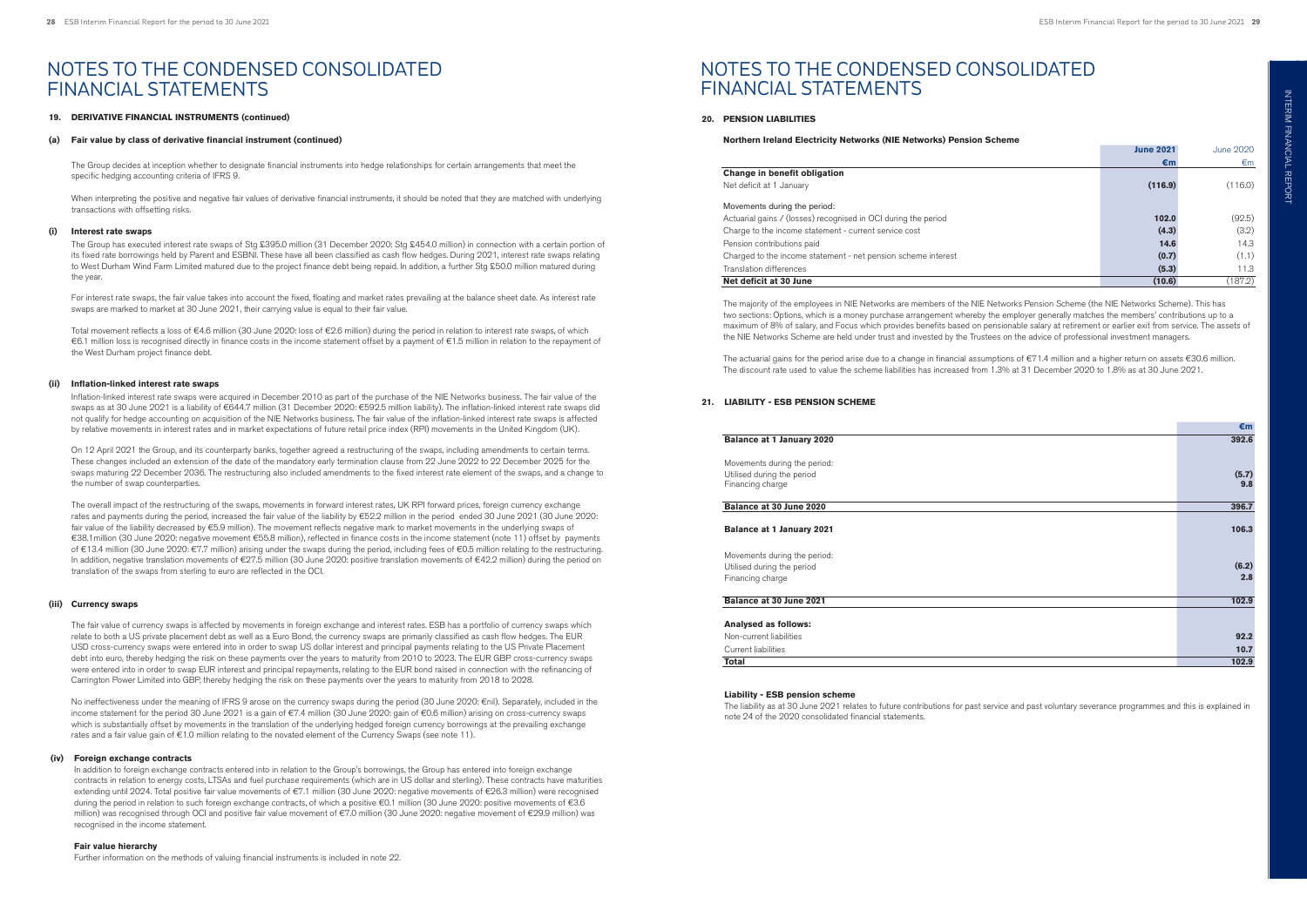### **22. FINANCIAL RISK MANAGEMENT AND FAIR VALUE**

#### **(a) Overview of financial risk management**

#### **Risk environment**

The main financial risks faced by the Group relate to foreign exchange (particularly movements in the value of the euro relative to sterling and the US dollar) and commodity (electricity and fuel) price movements. Liquidity risk, and exposure to interest rate volatility, are key long-term financial risks also, but have been substantially addressed in the short run. Policies to protect the Group from these risks and other risk areas, such as credit risk, are regularly reviewed, revised and approved by the Board as appropriate. Group Treasury is responsible for the day-to-day treasury activities of the Group. The Finance and Investment Committee is regularly updated on key treasury matters, risk and associated mitigants.

Commodity price risk is managed by the front and middle office functions of the relevant business units: ESB Trading (within Generation and Trading) and Customer Solutions. This is done in the context of an overall Group risk management framework. These activities are reviewed regularly by Group Internal Audit. It is the responsibility of the Trading Risk Management Committees within these two business units to ensure that internal audit findings and recommendations are adequately addressed. This is overseen by the Executive Director level Group Trading Committee (GTC). The Group Trading Risk Management function ensures that the Group's market, credit and operational risks are managed in a way designed to protect the Group from loss, while respecting the ring-fencing obligations in place between the business units.

Contracts entered into in order to hedge exposures arising from the production and sale of electricity may be divided into forward fuel price contracts, forward electricity price contracts and foreign exchange contracts. Financial instruments are derecognised on settlement or sale.

#### **Risk reporting structure**

Through the Chief Executive, the Board has delegated to the GTC, the broader responsibility of managing ESB's trading risk in a manner consistent with the Group's risk tolerances and business strategies. The GTC has established risk limits to manage and limit trading risk exposure at Group and business unit level. These limits are documented for each of the ESB businesses engaged in wholesale trading activities. Furthermore the Group Trading Risk Management Policy is applicable to each of these businesses.

In both Generation and Trading and Customer Solutions, separate Trading Risk Management Committees meet on a monthly basis (or more frequently as required) and serve as the primary overseer of trading risk at individual ring-fenced business unit level. These committees include the head of the Front Office function, the Trading Risk (Middle Office) Manager, a representative from Group Trading Risk Management, and the business unit Financial Controller. The Trading Risk Management Committees are responsible for formulating trading risk strategy in accordance with the Group Trading Risk Management Policy and ensuring compliance with same, trading risk limit management, and for ensuring that an effective control framework is in place.

The Middle Office function in each business unit maintains a separate reporting line to the Group Trading Risk Management function, which is responsible for ensuring that the Group's net exposure to movements in commodity or other price movements is adequately managed in accordance with Group Trading Risk Management Policy.

### **Hedge accounting**

ESB funds its operations using borrowings and uses deposit instruments to invest surplus funds. ESB also uses interest rate and foreign currency instruments to manage interest rate and currency risks that arise in the normal course of operations from US dollar and sterling denominated borrowings, from its foreign currency subsidiaries and from the use of foreign currency suppliers. Hedge accounting pursuant to IFRS 9 is used both for hedges of foreign currency liabilities and interest rate risks from current and non-current liabilities.

In addition, the Group enters into certain commodity hedging transactions to fix fuel costs and to link electricity revenues more closely to fuel inputs, where possible. The Group decides at inception whether to designate financial instruments into hedge relationships. Certain arrangements meet the specific hedging accounting criteria of IFRS 9.

Within its regular course of business, the Group routinely enters into sale and purchase contracts for commodities, including gas and electricity. Where the contract was entered into and continues to be held for the purposes of receipt or delivery of the commodities in accordance with the Group's expected sale, purchase or usage requirements, the contracts are designated as own use contracts and are accounted for as executory contracts. These contracts are therefore not within the scope of IFRS 9 - Financial Instruments.

### NOTES TO THE CONDENSED CONSOLIDATED FINANCIAL STATEMENTS

### **22. FINANCIAL RISK MANAGEMENT AND FAIR VALUE (continued)**

#### **(b) Fair value**

The fair values of financial assets and liabilities carried at amortised cost together with the carrying amounts shown in the balance sheet are as follows:

|                                         | <b>June 2021</b> |             | December 2020 |              |
|-----------------------------------------|------------------|-------------|---------------|--------------|
|                                         | <b>Carrying</b>  | <b>Fair</b> | Carrying      | Fair         |
|                                         | value            | value       | value         | value        |
|                                         | €m               | €m          | €m            | $\epsilon$ m |
|                                         |                  |             |               |              |
| Long-term debt                          | 5,128.5          | 5,747.6     | 5,114.0       | 5,983.9      |
| Short-term borrowings                   | 74.2             | 82.5        | 129.6         | 140.9        |
| Lease liabilities                       | 119.9            | 119.9       | 124.8         | 124.8        |
| <b>Total borrowings</b>                 | 5,322.6          | 5,950.0     | 5,368.4       | 6,249.6      |
| Current trade and other payables        | 1,022.6          | 1,022.6     | 731.8         | 731.8        |
| Amounts due from insurers               | (94.2)           | (94.2)      | (94.2)        | (94.2)       |
| Non-current trade and other receivables | (65.0)           | (65.0)      | (55.1)        | (55.1)       |
| Current trade and other receivables     | (977.6)          | (977.6)     | (862.7)       | (862.7)      |
| Cash and cash equivalents               | (552.8)          | (552.8)     | (248.7)       | (248.7)      |
| <b>Net liabilities</b>                  | 4,655.6          | 5,283.0     | 4,839.5       | 5.720.7      |

Cross-currency swaps that swap fixed US dollar debt to euro fixed are included in fair value of long-term debt above, the fair value of the related derivative is a liability of €5.3 million (31 December 2020: €14.8 million).

Current trade and other receivables and trade and other payables are all due within one year, and have been provided for where impaired, their carrying value is considered to be materially in line with their fair value.

ESB Eurobonds and NIE Networks Sterling bonds are regarded as Level 1 fair values. The fair value of these bonds are derived from observation of the most recent traded values for these bonds in liquid markets at the balance sheet date. Other borrowings and debt are Level 2 fair values. The primary valuation technique used for borrowings and other debt classified as Level 2 fair values is discounting of the future associated cash flows using the zero coupon discount curve of the relevant currency.

#### **Fair value - discount rates**

The interest rates used to discount future estimated cash flows, where applicable, are based on the applicable EURIBOR or LIBOR yield curve at the reporting date plus an appropriate constant credit spread.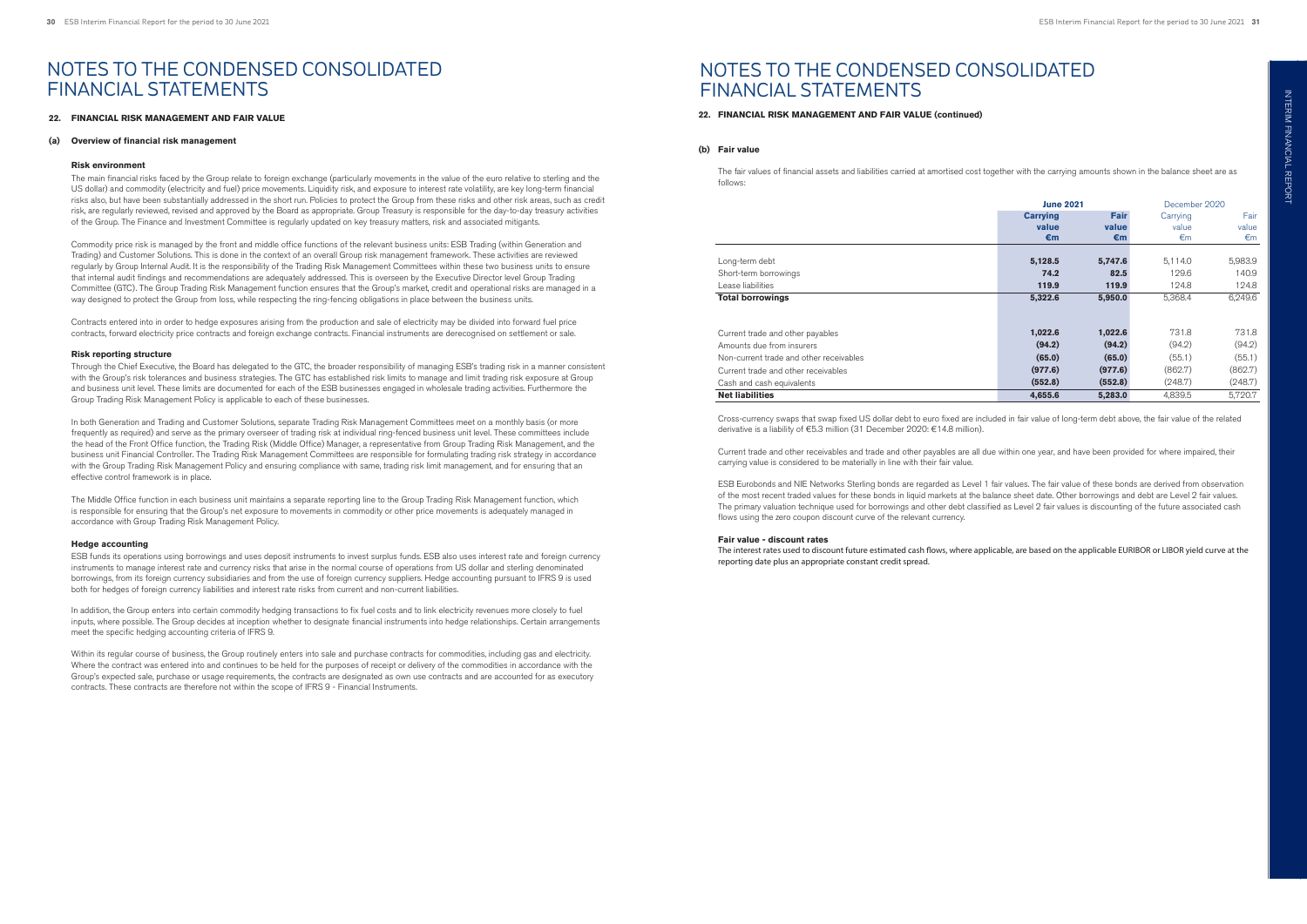### **22. FINANCIAL RISK MANAGEMENT AND FAIR VALUE (continued)**

### **(c) Fair value hierarchy**

The table below analyses financial assets and liabilities carried at fair value, by valuation method. The different levels relevant to financial assets and liabilities held by the Group have been defined as follows:

 - Level 2: inputs, other than unadjusted quoted prices in active markets for identical assets and liabilities, that are observable for the asset or liability, either directly (i.e. as prices) or indirectly (i.e. derived from prices);

- Level 3: inputs for the asset or liability that are not based on observable market data (unobservable inputs).

|                                                       | Level 2   | Level 3 | <b>Total</b> |
|-------------------------------------------------------|-----------|---------|--------------|
| <b>June 2021</b>                                      | €m        | €m      | $\epsilon$ m |
|                                                       |           |         |              |
| <b>ASSETS</b>                                         |           |         |              |
| Derivative financial instruments                      |           |         |              |
| - Interest rate swaps                                 | 0.2       |         | 0.2          |
| - Foreign exchange contracts                          | 11.0      |         | 11.0         |
| - Forward fuel price contracts <sup>1</sup>           | 760.4     |         | 760.4        |
| Financial assets at fair value through profit or loss |           | 5.4     | 5.4          |
|                                                       | 771.6     | 5.4     | 777.0        |
|                                                       |           |         |              |
| <b>LIABILITIES</b>                                    |           |         |              |
| Derivative financial instruments                      |           |         |              |
| - Interest rate swaps                                 | (2.6)     |         | (2.6)        |
| - Currency swaps                                      | (23.4)    |         | (23.4)       |
| - Foreign exchange contracts                          | (7.9)     |         | (7.9)        |
| - Forward fuel price contracts <sup>1</sup>           | (752.3)   | (3.2)   | (755.5)      |
| - Inflation-linked interest rate swaps                | (644.7)   |         | (644.7)      |
|                                                       | (1,430.9) | (3.2)   | (1,434.1)    |
|                                                       |           |         |              |
| Net (liability) / asset                               | (659.3)   | 2.2     | (657.1)      |

|                                                                                                                                                                                                                                                                                                                                                                                                                                                                                                | Level 2 | Level <sub>3</sub> | Total   |
|------------------------------------------------------------------------------------------------------------------------------------------------------------------------------------------------------------------------------------------------------------------------------------------------------------------------------------------------------------------------------------------------------------------------------------------------------------------------------------------------|---------|--------------------|---------|
| December 2020<br><b>ASSETS</b><br>Derivative financial instruments<br>- Interest rate swaps<br>- Foreign exchange contracts<br>- Forward fuel price contracts <sup>1</sup><br>Financial assets at fair value through profit or loss<br><b>LIABILITIES</b><br>Derivative financial instruments<br>- Interest rate swaps<br>- Currency swaps<br>- Foreign exchange contracts<br>- Forward fuel price contracts <sup>1</sup><br>- Inflation-linked interest rate swaps<br>Net (liability) / asset | €m      | €m                 | €m      |
|                                                                                                                                                                                                                                                                                                                                                                                                                                                                                                |         |                    |         |
|                                                                                                                                                                                                                                                                                                                                                                                                                                                                                                |         |                    |         |
|                                                                                                                                                                                                                                                                                                                                                                                                                                                                                                |         |                    |         |
|                                                                                                                                                                                                                                                                                                                                                                                                                                                                                                | 3.8     |                    | 3.8     |
|                                                                                                                                                                                                                                                                                                                                                                                                                                                                                                | 4.1     |                    | 4.1     |
|                                                                                                                                                                                                                                                                                                                                                                                                                                                                                                | 170.0   |                    | 170.0   |
|                                                                                                                                                                                                                                                                                                                                                                                                                                                                                                |         | 8.6                | 8.6     |
|                                                                                                                                                                                                                                                                                                                                                                                                                                                                                                | 177.9   | 8.6                | 186.5   |
|                                                                                                                                                                                                                                                                                                                                                                                                                                                                                                |         |                    |         |
|                                                                                                                                                                                                                                                                                                                                                                                                                                                                                                |         |                    |         |
|                                                                                                                                                                                                                                                                                                                                                                                                                                                                                                |         |                    |         |
|                                                                                                                                                                                                                                                                                                                                                                                                                                                                                                | (1.6)   |                    | (1.6)   |
|                                                                                                                                                                                                                                                                                                                                                                                                                                                                                                | (19.4)  |                    | (19.4)  |
|                                                                                                                                                                                                                                                                                                                                                                                                                                                                                                | (8.1)   |                    | (8.1)   |
|                                                                                                                                                                                                                                                                                                                                                                                                                                                                                                | (173.1) | (2.9)              | (176.0) |
|                                                                                                                                                                                                                                                                                                                                                                                                                                                                                                | (592.5) |                    | (592.5) |
|                                                                                                                                                                                                                                                                                                                                                                                                                                                                                                | (794.7) | (2.9)              | (797.6) |
|                                                                                                                                                                                                                                                                                                                                                                                                                                                                                                | (616.8) | 5.7                | (611.1) |

<sup>1</sup>Contracts that link the forward electricity price more closely with forward fuel prices are presented net in forward fuel price contracts at 30 June 2021.

### NOTES TO THE CONDENSED CONSOLIDATED FINANCIAL STATEMENTS

- **22. FINANCIAL RISK MANAGEMENT AND FAIR VALUE (continued)**
- **(c) Fair value hierarchy (continued)**

**Measurement of fair values - valuation techniques and significant unobservable inputs** The following table shows the valuation techniques used in measuring Level 2 and Level 3 fair values, as well as the significant unobservable inputs used.

| Type                                                                  | <b>Valuation techniques</b>                                                                                                                                                                                                                                                                                                                                                                                                                                                                                     | <b>Significant</b><br>unobservable<br><b>inputs</b>                 | Inter relationship between<br>significant unobservable<br>inputs and fair value<br>measurement                                                                                                                                                                                                                                                                                          |
|-----------------------------------------------------------------------|-----------------------------------------------------------------------------------------------------------------------------------------------------------------------------------------------------------------------------------------------------------------------------------------------------------------------------------------------------------------------------------------------------------------------------------------------------------------------------------------------------------------|---------------------------------------------------------------------|-----------------------------------------------------------------------------------------------------------------------------------------------------------------------------------------------------------------------------------------------------------------------------------------------------------------------------------------------------------------------------------------|
| Currency swaps, foreign exchange<br>contracts and interest rate swaps | Level 2 - Present valuation of future cashflows<br>contracted using market observable inputs and<br>discounted back to present value.                                                                                                                                                                                                                                                                                                                                                                           |                                                                     |                                                                                                                                                                                                                                                                                                                                                                                         |
| Forward fuel and electricity price<br>contracts                       | Level 2 - The fair value of forward fuel contracts is<br>determined by reference to gas, coal and carbon<br>prices with the resulting value discounted to present<br>values.<br>Level 3 - The fair value of some specific forward fuel<br>and electricity contracts are determined by reference<br>to forward electricity prices which are unobservable.                                                                                                                                                        | Forward<br>electricity<br>prices                                    | The estimated fair value<br>would increase / (decrease)<br>if Wholesale Electricity Price<br>was higher / (lower). Generally<br>a change in gas prices is<br>accompanied by a directionally<br>similar change in Wholesale<br>Electricity Price.                                                                                                                                        |
| Inflation-linked interest rate swaps                                  | Level 2 - Independent valuations are used and<br>validated using the present valuation of expected<br>cash flows using the interest rate yield curve of the<br>relevant currency.<br>The zero-coupon curve is based on using the interest<br>rate yield curve of the relevant currency.                                                                                                                                                                                                                         |                                                                     |                                                                                                                                                                                                                                                                                                                                                                                         |
| Financial assets at fair value through<br>profit or loss              | Financial assets at fair value through profit or<br>loss are carried at fair value. Where applicable,<br>valuations are based on the most recent independent<br>information available at period end, taking into<br>account any other known and relevant factors.<br>Unquoted investments are valued by deriving<br>an enterprise value using one of the following<br>methodologies:<br>• the price of a recent investment;<br>• revenue multiple;<br>· cost, less any required provision;<br>· realised value. | Forecast annual<br>revenue growth<br>rate. Forecast<br>gross margin | Novusmodus typically assess<br>the value of investments<br>based on its expectations of<br>the proceeds which could be<br>realised in a disposal. See note<br>9 and note 14.<br>This value will usually be<br>driven by a number of inputs<br>including the ability of the<br>investee to grow its revenue<br>and associated margins leading<br>to higher EBITDA thus higher<br>values. |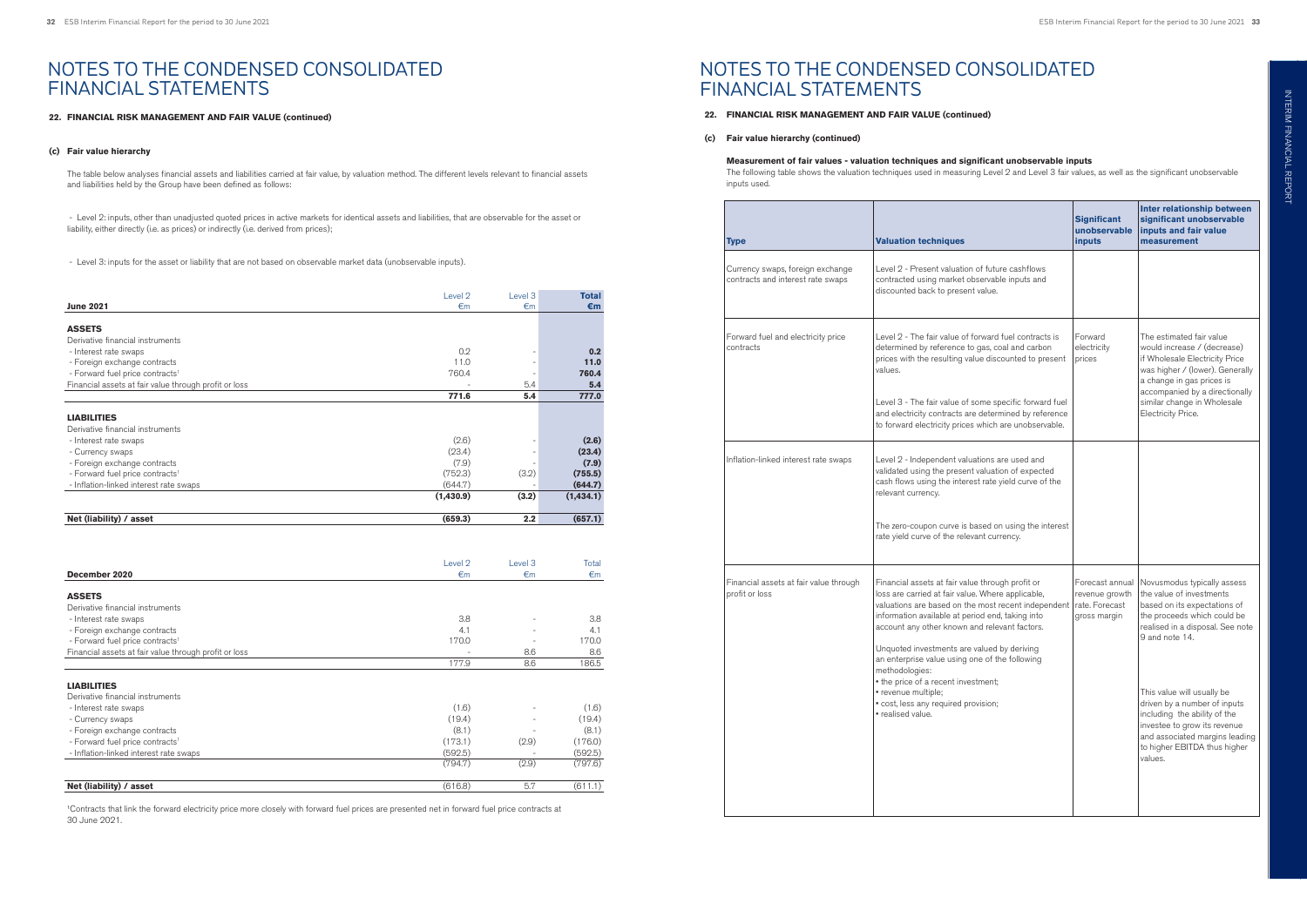The following table shows a reconciliation from opening balances at 1 January 2021 to the period ended 30 June 2021 for fair value measurements in Level 3 of the fair value hierarchy:

|                                                    | <b>Financial assets</b><br>at fair value<br>through profit<br>or loss<br>$\epsilon$ m | <b>Forward</b><br>electricity price<br>contracts <sup>1</sup><br>$\epsilon$ m | <b>Forward</b><br>fuel price<br>contracts <sup>1</sup><br>$\epsilon$ m | <b>Total</b><br>$\epsilon$ m |
|----------------------------------------------------|---------------------------------------------------------------------------------------|-------------------------------------------------------------------------------|------------------------------------------------------------------------|------------------------------|
|                                                    |                                                                                       |                                                                               |                                                                        |                              |
| Balance at 1 January 2020 - net                    | 13.4                                                                                  | 81.3                                                                          | (77.5)                                                                 | 17.2                         |
| Transfer to forward fuel price contracts (netting) |                                                                                       | (81.3)                                                                        | 81.3                                                                   |                              |
| Additions                                          | 0.7                                                                                   |                                                                               |                                                                        | 0.7                          |
| Disposals                                          | (12.7)                                                                                |                                                                               |                                                                        | (12.7)                       |
| Total gains / (losses):                            |                                                                                       |                                                                               |                                                                        |                              |
| - in profit or loss                                | 6.2                                                                                   |                                                                               |                                                                        | 6.2                          |
| - in OCI                                           |                                                                                       |                                                                               | (13.3)                                                                 | (13.3)                       |
| Settlements                                        |                                                                                       |                                                                               | 5.6                                                                    | 5.6                          |
| Balance at 30 June 2020 - net                      | 7.6                                                                                   | ÷                                                                             | (3.9)                                                                  | 3.7                          |
| Balance at 1 January 2021 - net                    | 8.6                                                                                   |                                                                               | (2.9)                                                                  | 5.7                          |
| Additions                                          | 0.2                                                                                   |                                                                               |                                                                        | 0.2                          |
| Total gains / (losses):                            |                                                                                       |                                                                               |                                                                        |                              |
| - in OCI                                           |                                                                                       |                                                                               | (5.4)                                                                  | (5.4)                        |
| Settlements                                        |                                                                                       |                                                                               | 5.1                                                                    | 5.1                          |
| Transfer to other receivables                      | (3.3)                                                                                 |                                                                               |                                                                        | (3.3)                        |
| Translation movements                              | (0.1)                                                                                 | $\overline{\phantom{0}}$                                                      |                                                                        | (0.1)                        |
| Balance at 30 June 2021 - net                      | 5.4                                                                                   | ٠                                                                             | (3.2)                                                                  | 2.2                          |

1 Contracts that link the forward electricity price more closely with forward fuel prices are presented net in forward fuel price contracts at 30 June 2021.

### **22. FINANCIAL RISK MANAGEMENT AND FAIR VALUE (continued)**

<sup>2</sup> ESB has purchased power and services in relation to telecoms and maintenance during the period from equity accounted investees as set out in the above table.

<sup>3</sup> Amounts owed (to) / from equity accounted investees include shareholders loans (shown net of any impairments), interest on these loans and trade receivable and payable balances of €2.1 million (31 December 2020: €1.7 million). Interest receivable on borrowings relates to Oweninny Power DAC, €1.7 million (31 December 2020: €1.7 million) and Inch Cape Offshore Holdings Limited €1.8 million (31 December 2020: €nil).

#### **(c) Fair value hierarchy (continued)**

### NOTES TO THE CONDENSED CONSOLIDATED FINANCIAL STATEMENTS

### **24. RELATED PARTY TRANSACTIONS**

### **Equity accounted investees**

|                                                   | Sale of goods /<br>services <sup>1</sup> |      | <b>Purchase of goods /</b> | $s$ ervices $2$ | <b>Amounts owed (to)</b><br>/ from as at period /<br>year ended <sup>3&amp;4</sup> |          | <b>Equity advanced</b><br>during the | period /year |
|---------------------------------------------------|------------------------------------------|------|----------------------------|-----------------|------------------------------------------------------------------------------------|----------|--------------------------------------|--------------|
|                                                   | <b>June</b>                              | June | <b>June</b>                | June            | <b>June</b>                                                                        | December | <b>June</b>                          | December     |
|                                                   | 2021                                     | 2020 | 2021                       | 2020            | 2021                                                                               | 2020     | 2021                                 | 2020         |
|                                                   | $\epsilon$ m                             | €m   | $\epsilon$ m               | $\epsilon$ m    | $\epsilon$ m                                                                       | €m       | $\epsilon$ m                         | $\epsilon$ m |
| Inch Cape Offshore Holdings Limited               |                                          |      |                            |                 | 49.8                                                                               | 45.4     |                                      | 0.9          |
| NNG Windfarm Holdings Limited                     |                                          |      |                            |                 |                                                                                    |          |                                      | 1.0          |
| Aldeburgh Offshore Wind Holdings<br>Limited       |                                          |      |                            |                 |                                                                                    |          |                                      | (4.8)        |
| SIRO Limited <sup>5</sup>                         | 4.9                                      | 5.4  |                            |                 | 99.2                                                                               | 96.6     |                                      |              |
| Tilbury Green Power Holdings Limited <sup>7</sup> | 0.4                                      | 0.3  | 22.5                       | 12.1            |                                                                                    | 3.2      |                                      |              |
| Raheenleagh Power DAC                             | 0.4                                      | 0.3  | 5.0                        | 5.3             | 0.2                                                                                | (1.9)    |                                      |              |
| Oweninny Power DAC                                | 0.5                                      |      | 13.0                       |                 | 15.0                                                                               | 14.0     |                                      |              |
| Oweninny Power 2 DAC                              |                                          |      |                            |                 | 8.7                                                                                |          |                                      |              |
| Emerald Bridge Fibres DAC                         |                                          |      |                            |                 | 0.2                                                                                | 0.2      |                                      |              |
| Kingspan ESB DAC                                  |                                          |      |                            |                 | 0.1                                                                                | 0.1      |                                      |              |
| Superhomes Ireland DAC <sup>6</sup>               |                                          |      |                            |                 |                                                                                    |          | 0.8                                  |              |
| <b>Total</b>                                      | 6.2                                      | 6.0  | 40.5                       | 17.4            | 173.2                                                                              | 157.6    | 0.8                                  | (2.9)        |

1 ESB provided electricity sales, management and other professional services during the period to equity accounted investees as set out in the above table.

4 Included in the bad debt provision is €nil in respect of balances owed from Tilbury Green Power Holdings Limited (31 December 2020: €52.9 million), €0.8 million in respect of balances owed from SIRO Limited (31 December 2020: €0.8 million) and €0.2 million in respect of the balances owed from Emerald Bridge Fibres DAC (31 December 2020: €0.2 million).

5 ESB committed to provide capital funding to SIRO Ltd. of €93.0 million, of which €93.0 million has been advanced as a short-term shareholder loan as disclosed above. ESB has guaranteed a 50% share of a €230.0 million revolving credit facility held by SIRO Ltd. of which €206.0 million was drawn down as at 30 June 2021 (31 December 2020: €182.0 million). Fees payable by SIRO Ltd. to ESB in respect of this guarantee amounted to €2.4 million (30 June 2020: €2.2 million).

<sup>6</sup> In addition to the equity advanced to Superhomes Ireland DAC during the period ESB recognised contingent consideration of €2.8 million.

7 On 30 June 2021 ESB disposed of its shareholding in Tilbury Green Power Holdings Limited, refer to note 8 for more details.

### **23. COMMITMENTS AND CONTINGENCIES**

| (a) | <b>Capital commitments</b>     |
|-----|--------------------------------|
|     | Tangible assets contracted for |

| COMMITMENTS AND CONTINGENCIES  |                  |               |
|--------------------------------|------------------|---------------|
|                                | <b>June 2021</b> | December 2020 |
|                                | €m               | €r            |
| <b>Capital commitments</b>     |                  |               |
| Tangible assets contracted for | 540.8            | 443.4         |

### **(b) Fuel contract commitments**

There are a number of long-term gas supply arrangements in place for different periods up to 2024. These arrangements provide for pricing changes in line with changes in inbuilt energy market indicators. Where appropriate, embedded derivatives have been separated and valued in accordance with IFRS 9.

#### **(c) Other disclosures**

A number of other lawsuits, claims and disputes with third parties have arisen in the normal course of business. While any litigation or dispute has an element of uncertainty, the Board members believe that there were no contingent liabilities which would have a materially adverse effect on the Group's financial position.